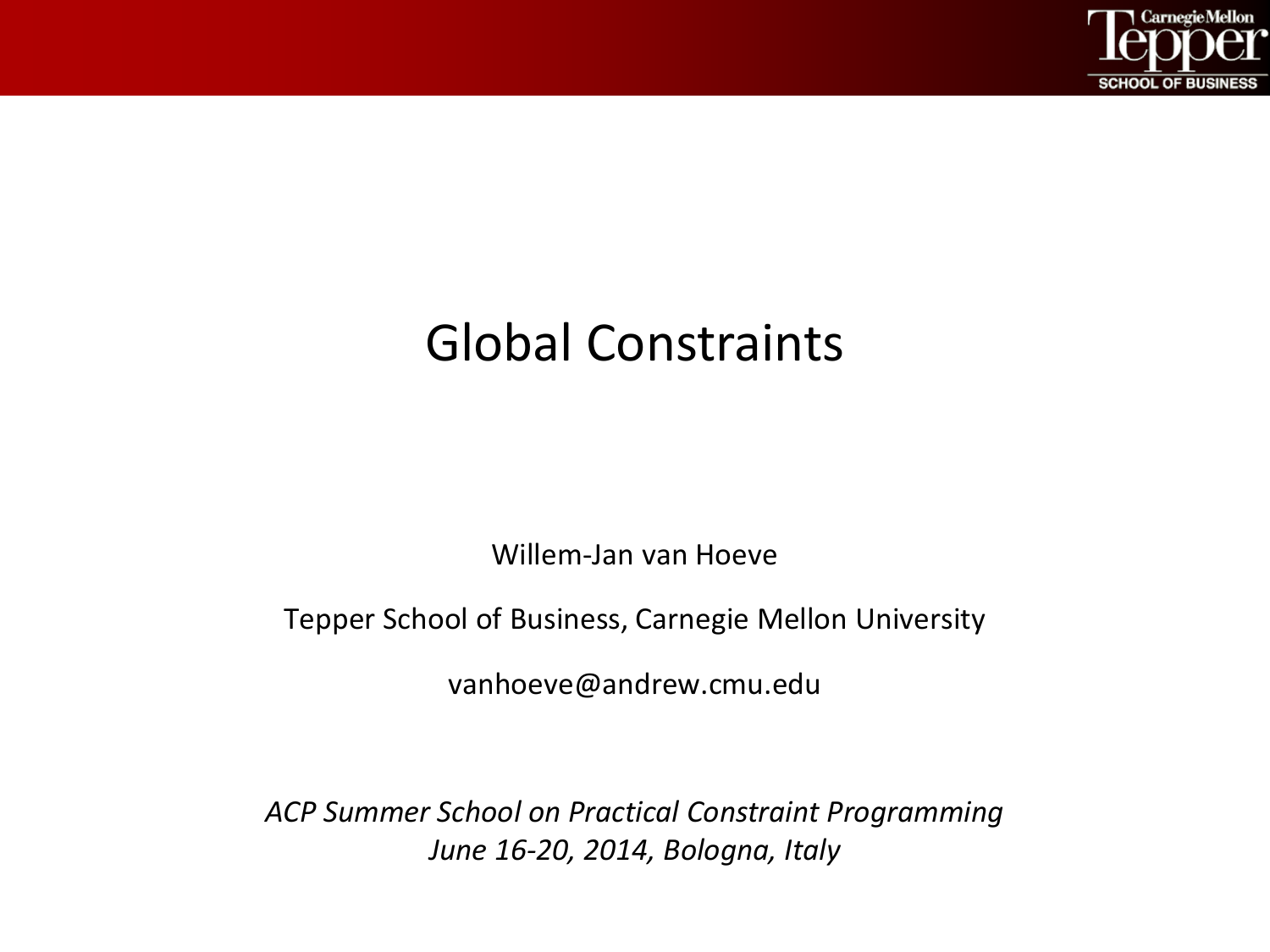## *Outline*



- Introduction
- Alldifferent constraint
- Knapsack constraint
- Regular constraint
- Research directions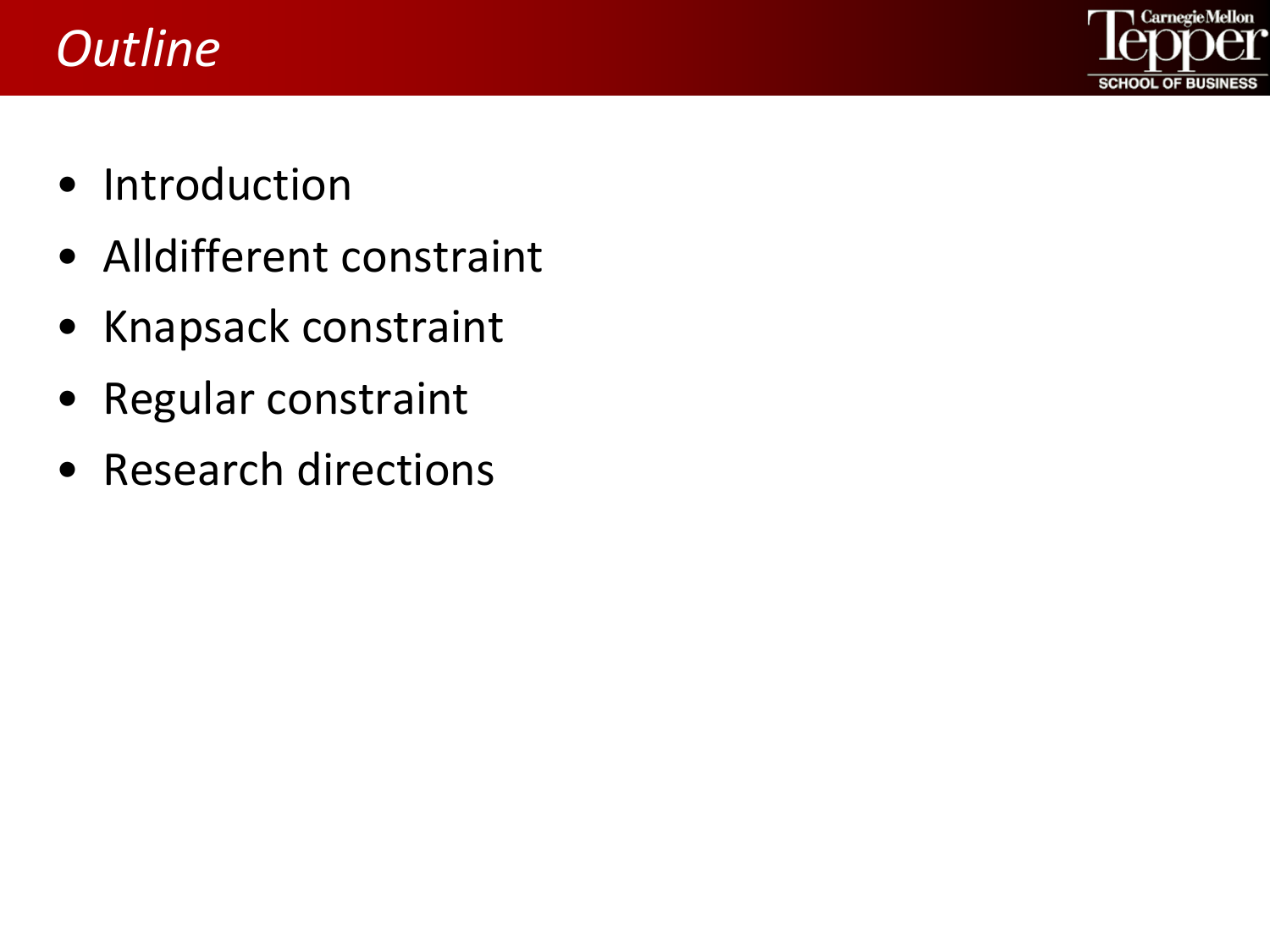## *Example: Graph coloring*





Assign a color to each country

Adjacent countries must have different colors

Can this be done with *k* colors? (minimize *k*)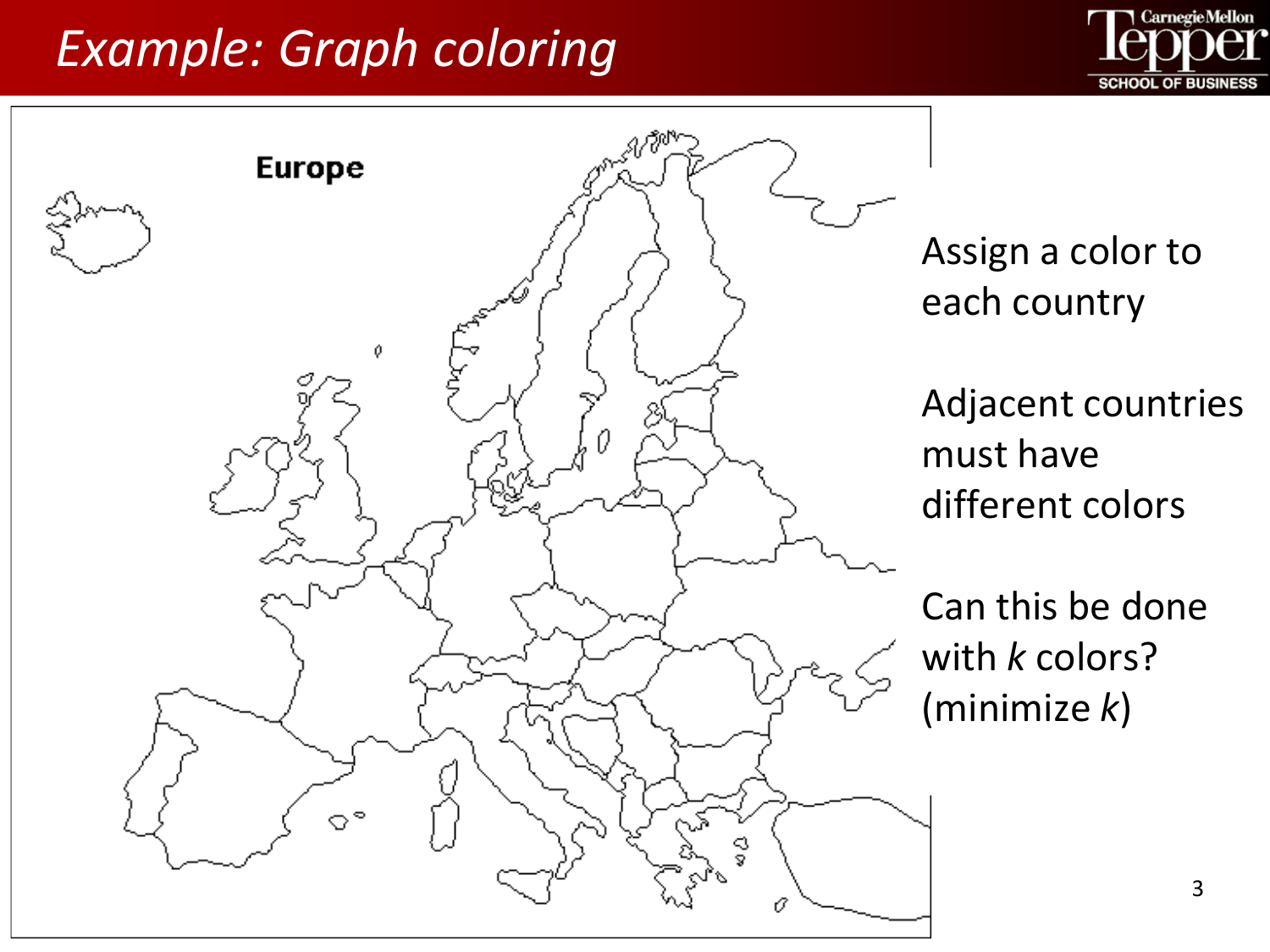## *Smaller (8 variable) instance*



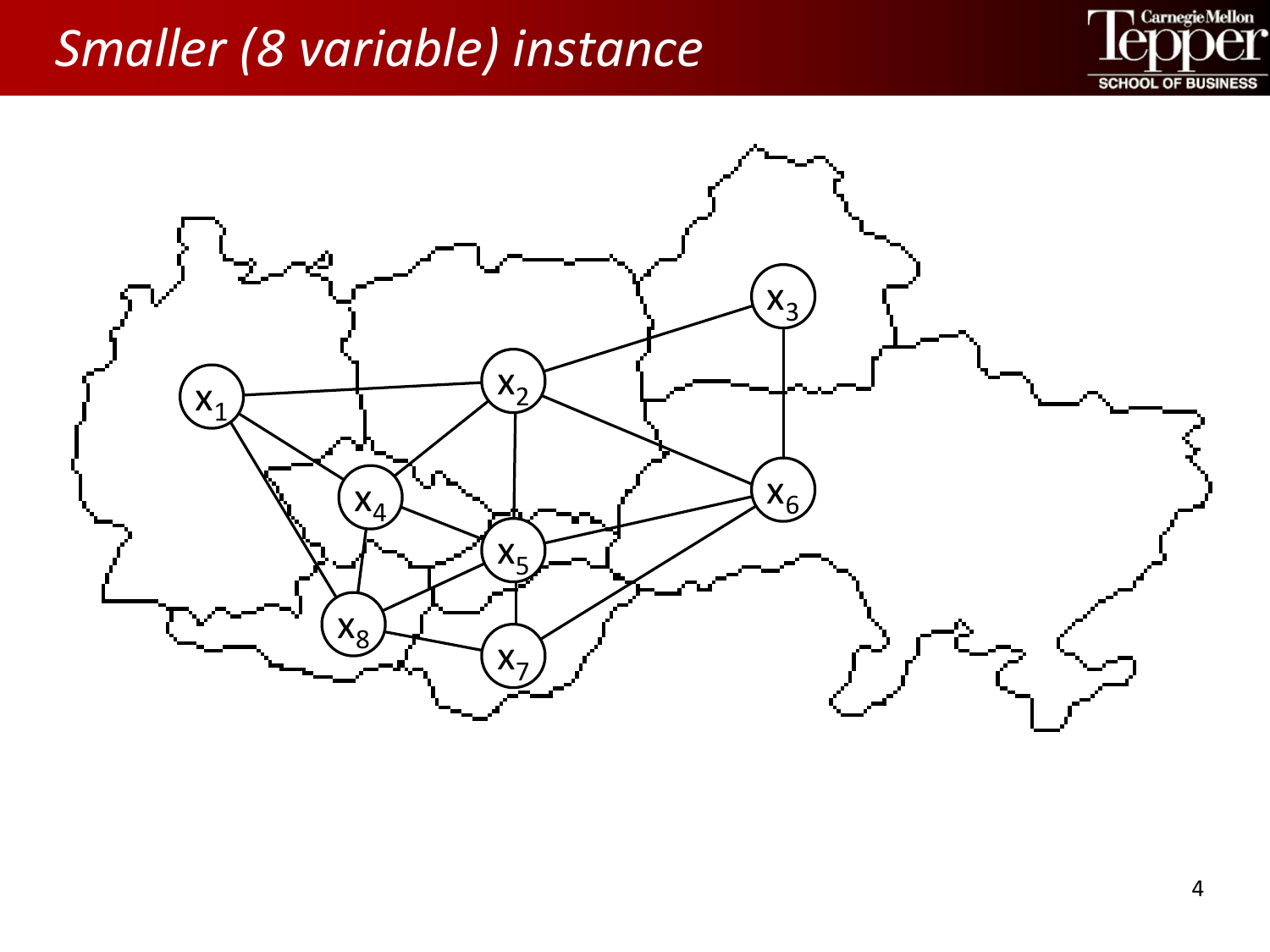## *Solution with four colors*



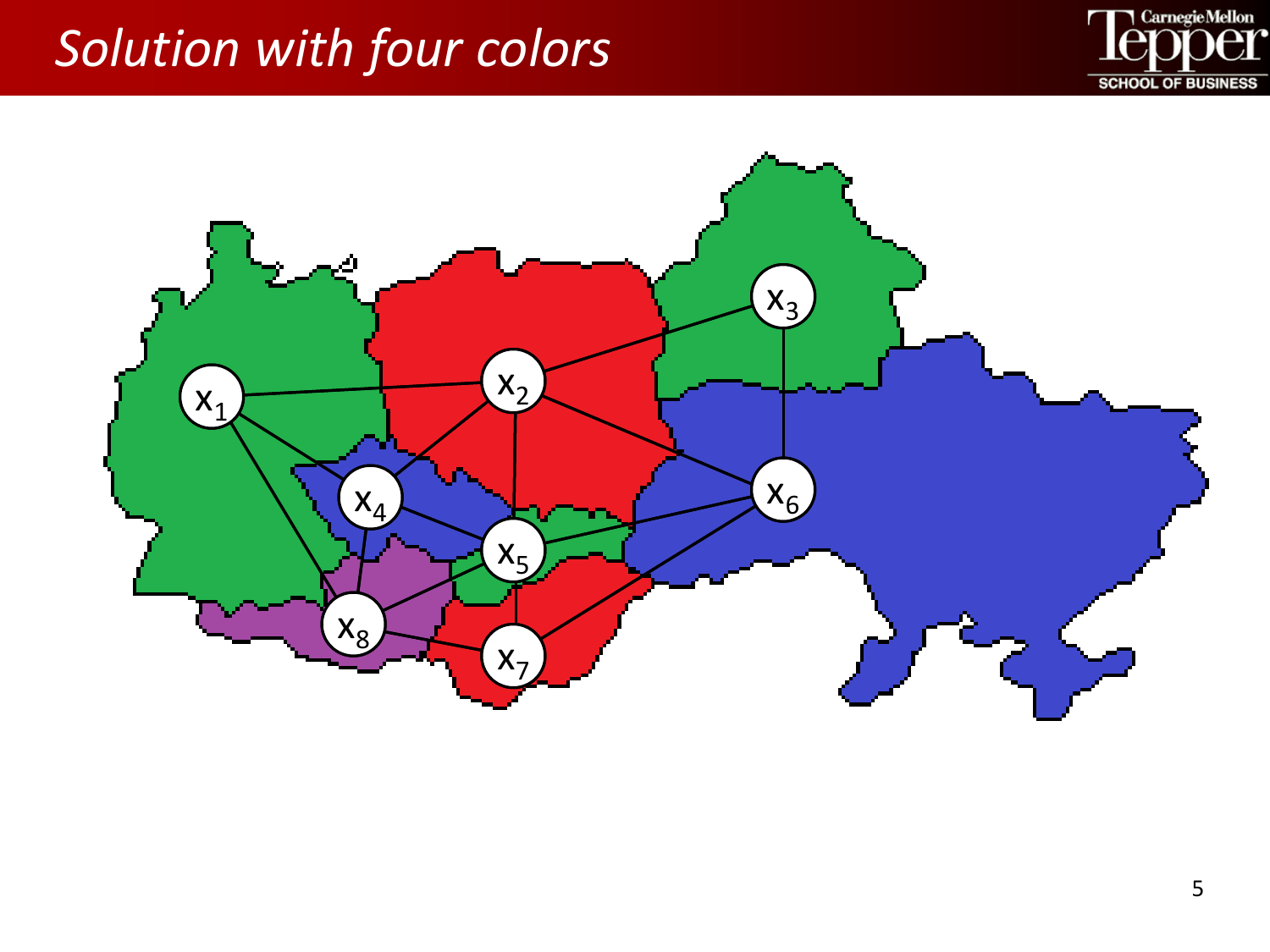#### *CP Model for k=3 colors*





Constraints:  $x_i \neq x_j$  for all edges (i,j) Variables and domains:  $x_i$  in  $\{r,g,b\}$  for all i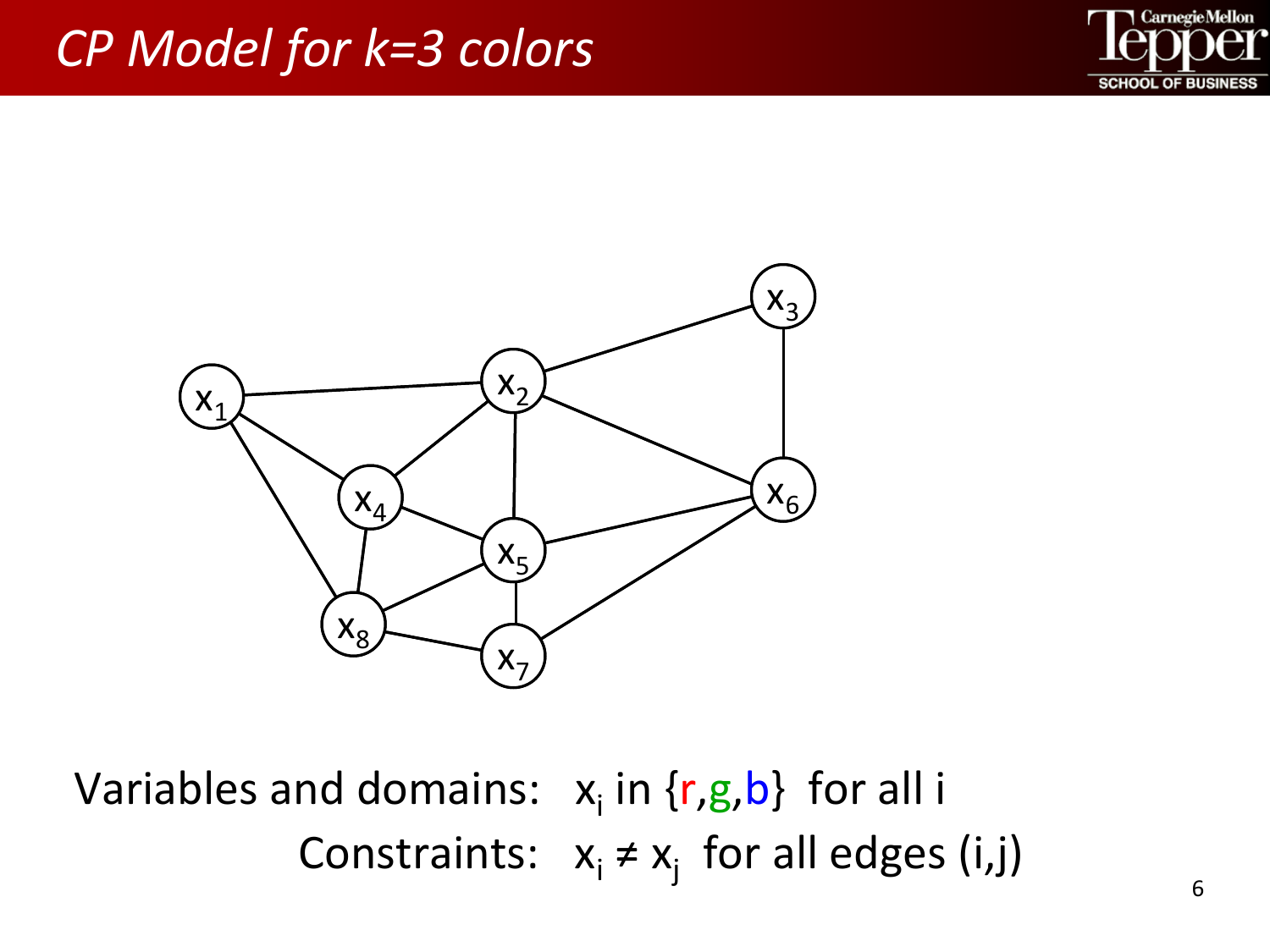





Search choice:  $x_2 = r$ (by symmetry, no need to consider  $x_2 = g$ , b)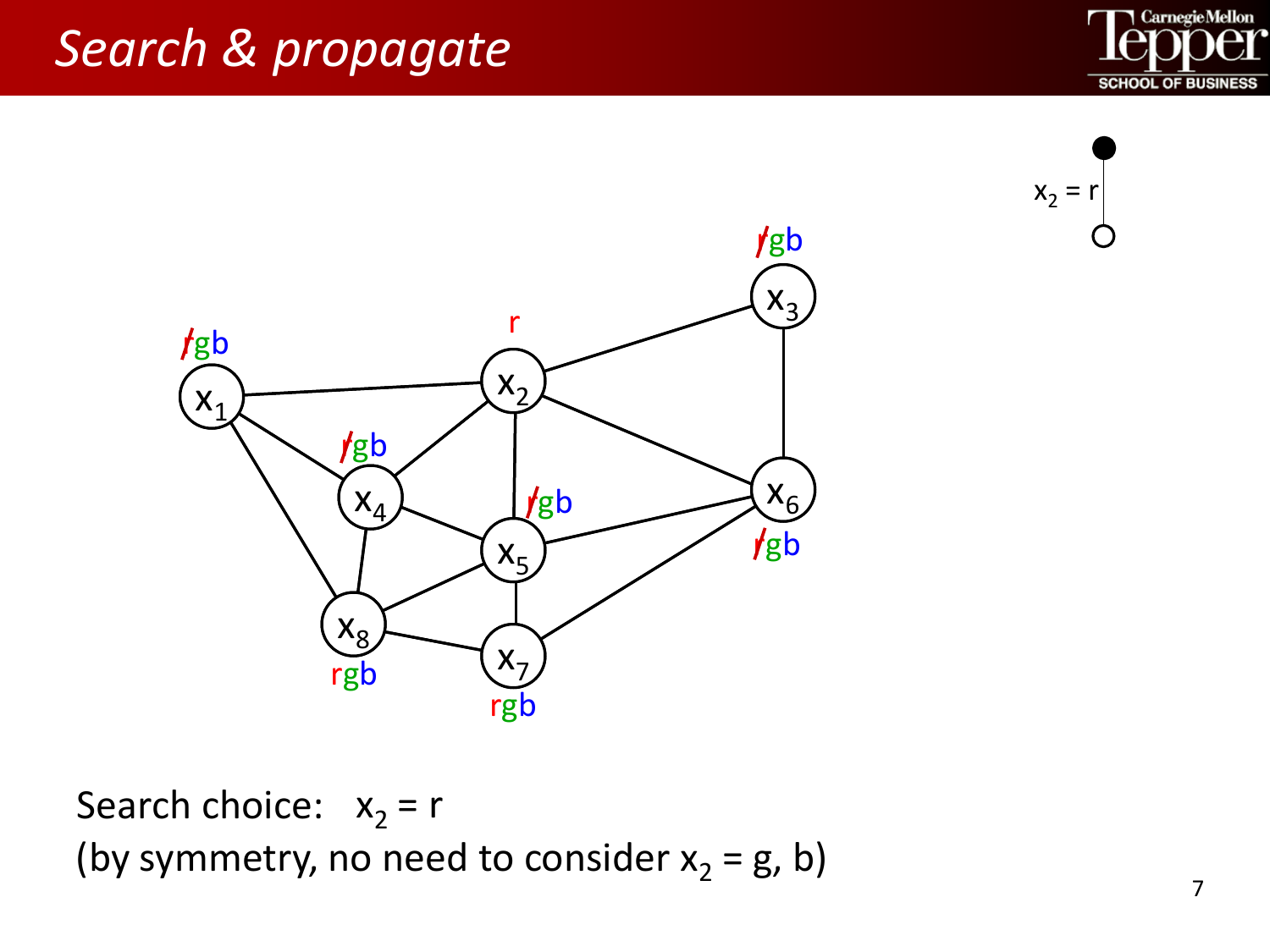





Search choice:  $x_5 = g$ (be prepared to backtrack)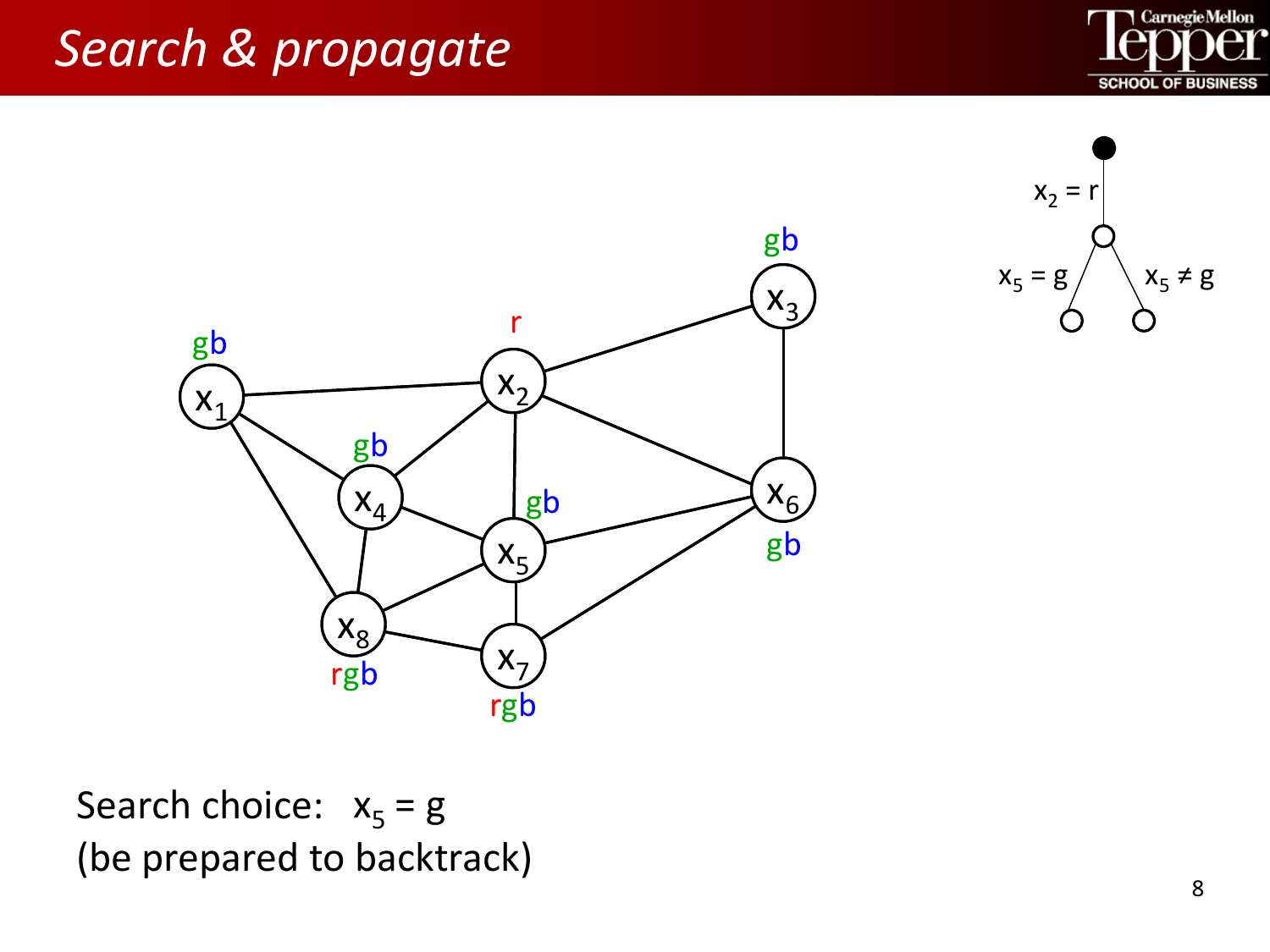





… and propagate

 $x<sub>7</sub>$  has an empty domain: we need to backtrack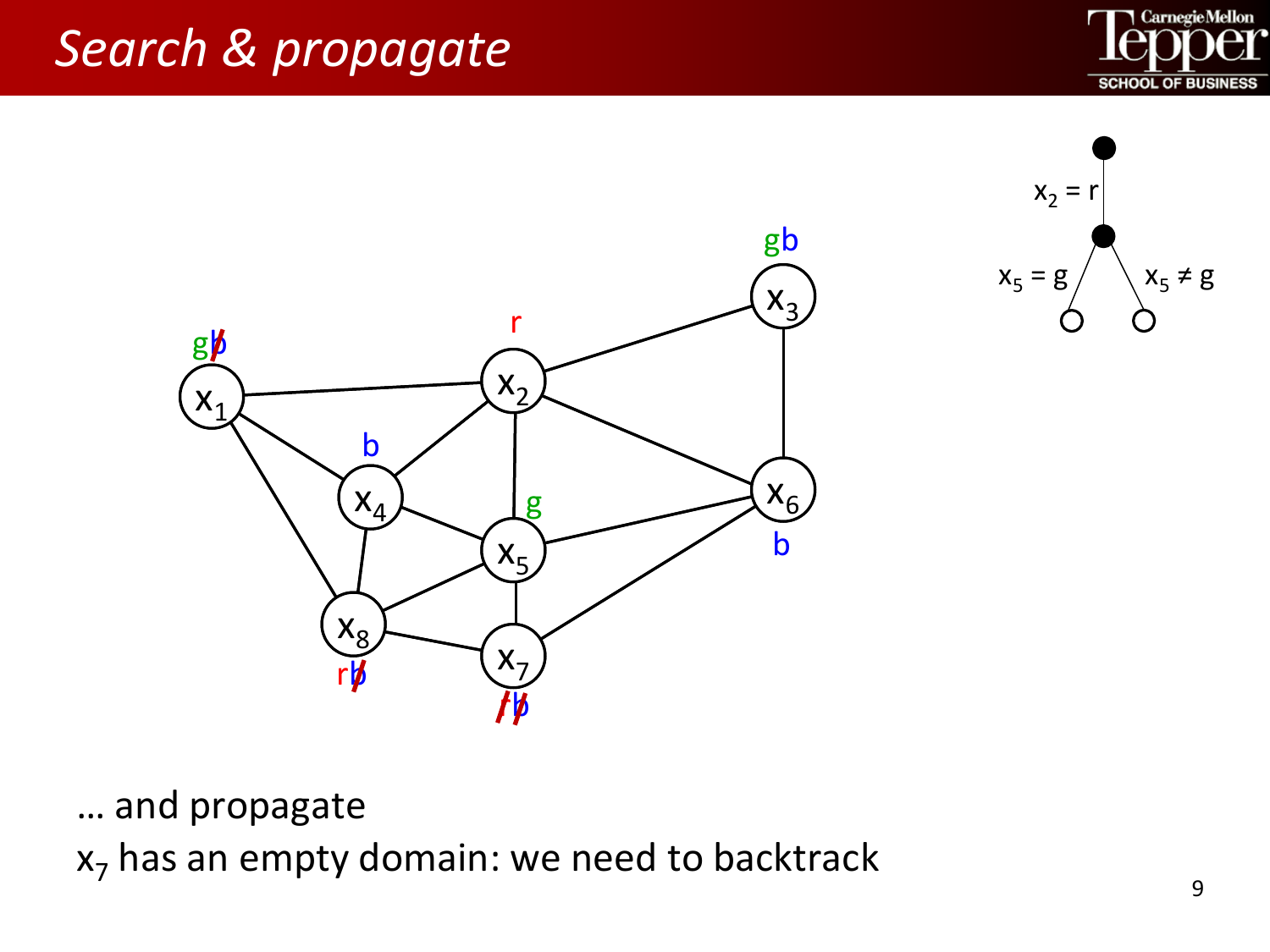





Propagate…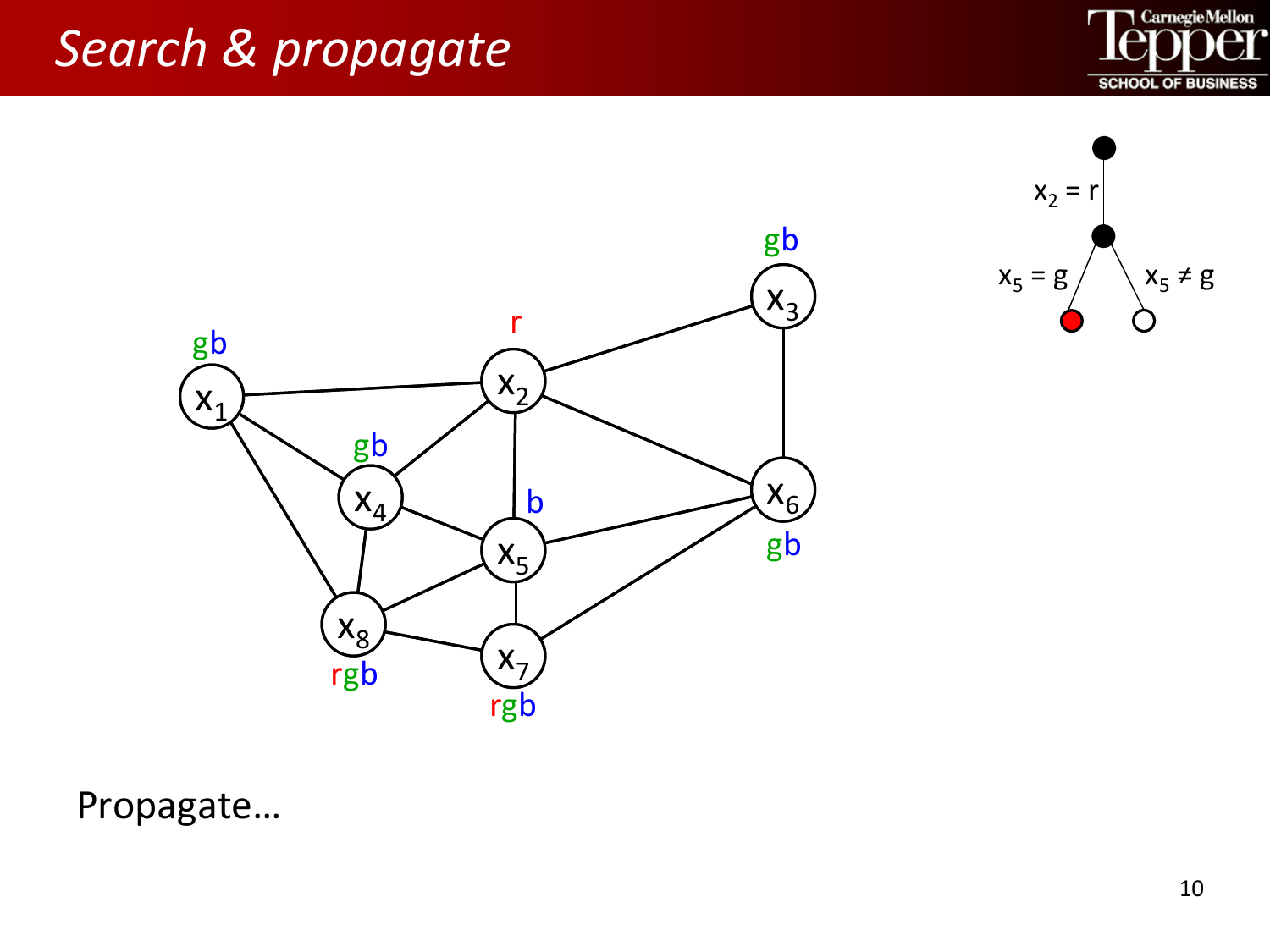



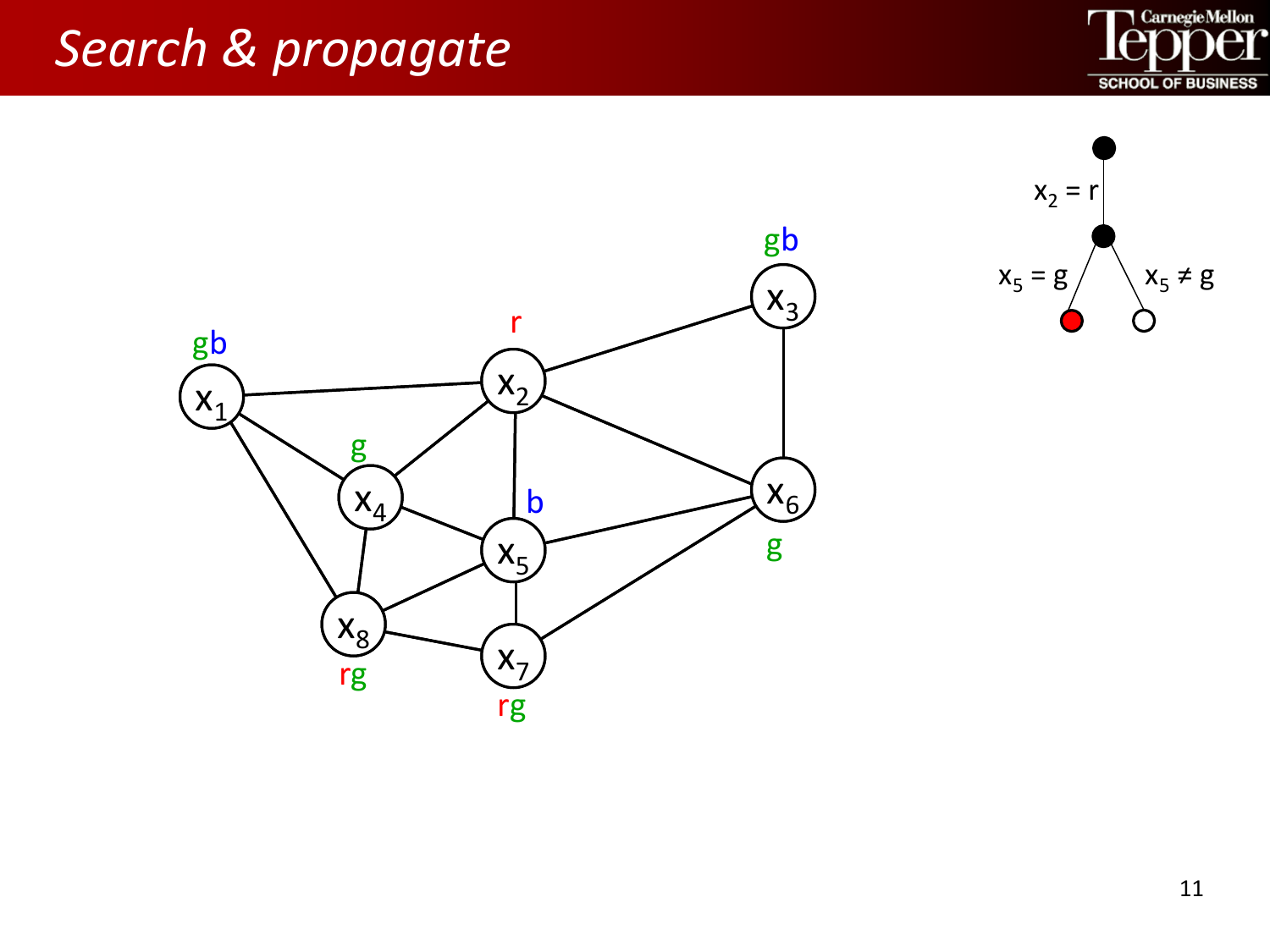





…and propagate  $x<sub>7</sub>$  has an empty domain: we are done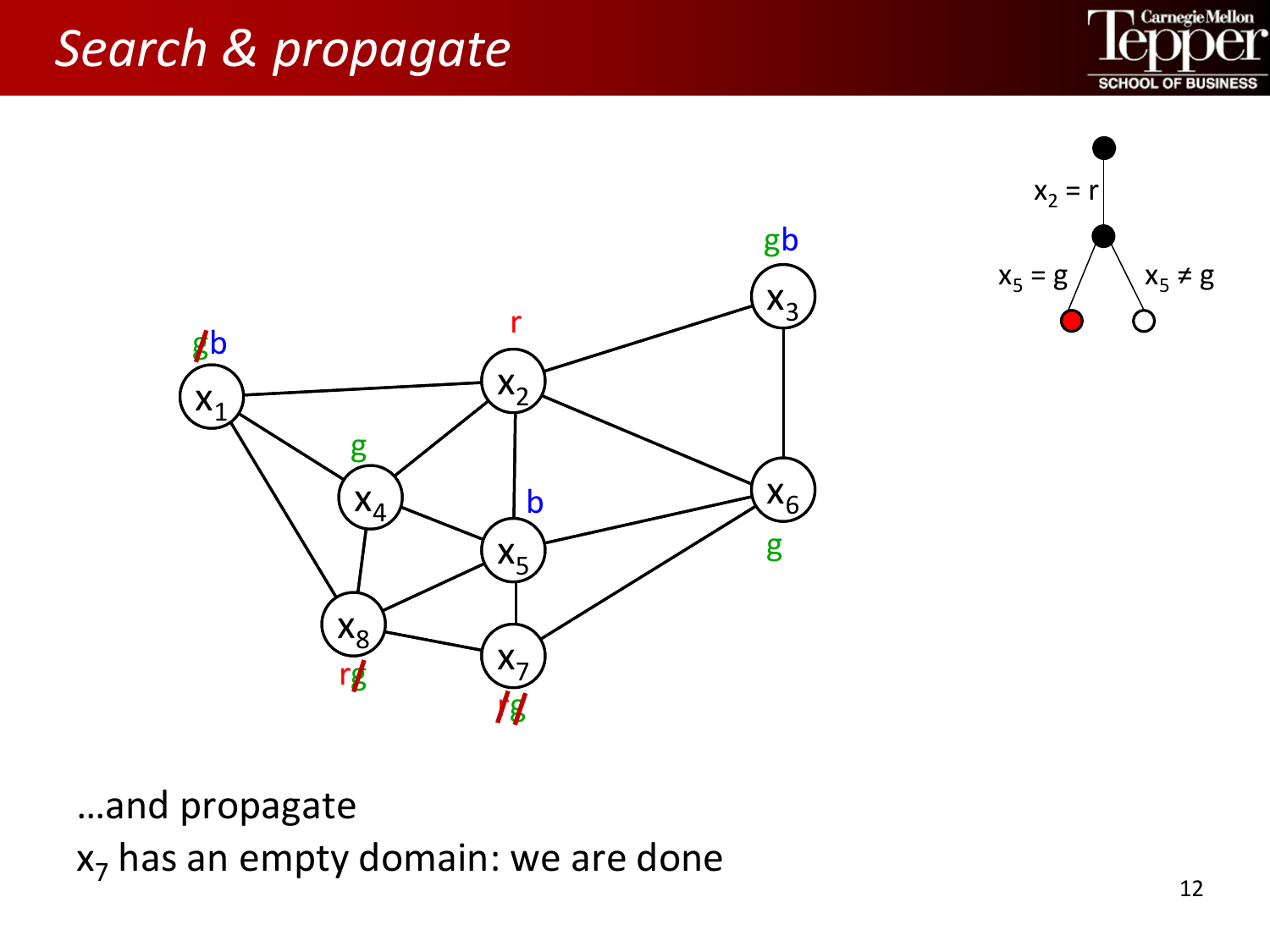# *Recall example: first propagation*







Can we do more propagation? After  $x_2$  = r we are done.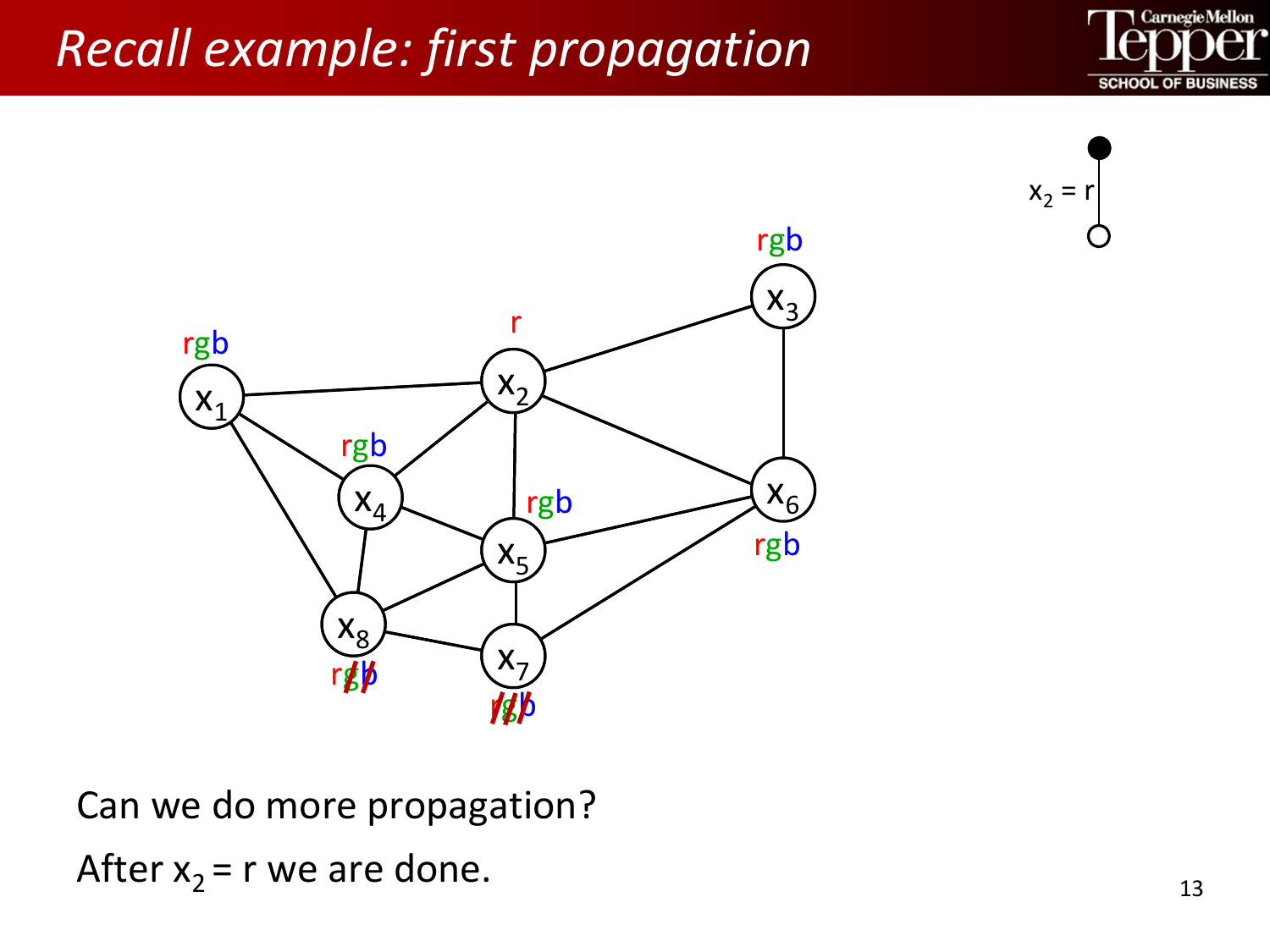- We can increase the inference by adding more knowledge to the solver
	- in this case, group not-equal constraints that form a clique
	- use *alldifferent* constraints

$$
all different(x_1, x_2, ..., x_n) := \bigwedge_{i < j} x_i \neq x_j
$$

Model 1: 
$$
x_1 \in \{g,b\}, x_4 \in \{g,b\}, x_8 \in \{r,g,b\}
$$
  
\n $x_1 \neq x_4, x_1 \neq x_8, x_4 \neq x_8$  no propagation  
\nModel 2:  $x_1 \in \{g,b\}, x_4 \in \{g,b\}, x_8 \in \{r,g,b\}$   
\n*alldifferent*( $x_1, x_4, x_8$ )  $x_8 = r$ 



$$
\begin{matrix}\nx_1 \\
x_4 \\
x_8 \\
x_8 \\
x_9\n\end{matrix}
$$

gb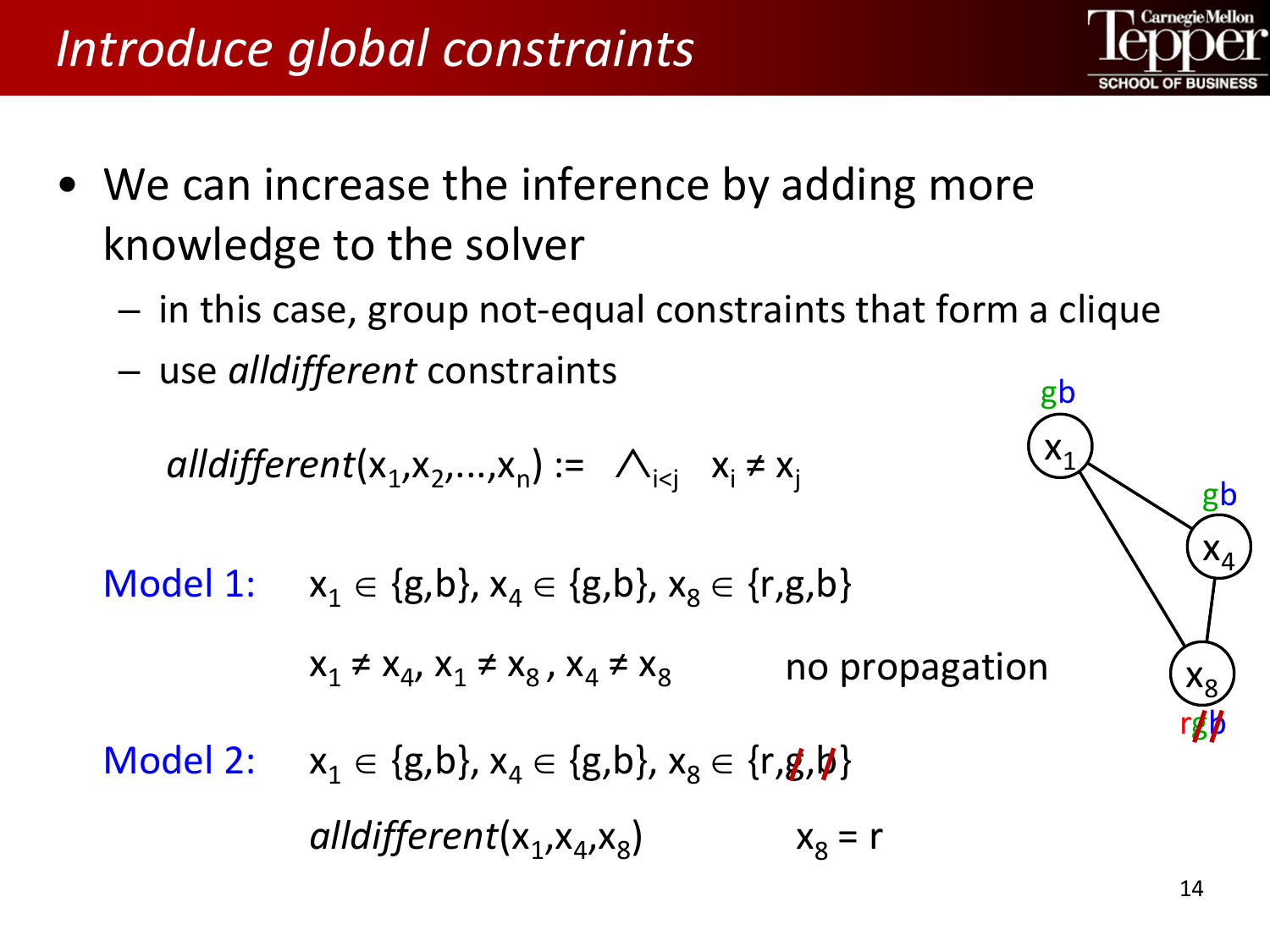# *Impact of global constraint propagation*



• Graph coloring problem; random instances

- Can set *alldifferent* propagation level from 'low' to 'extended'
	- 'low': pairwise not-equal constraints
	- 'extended': best possible propagation
	- notice the difference in search tree size (search choices or failures) and solving time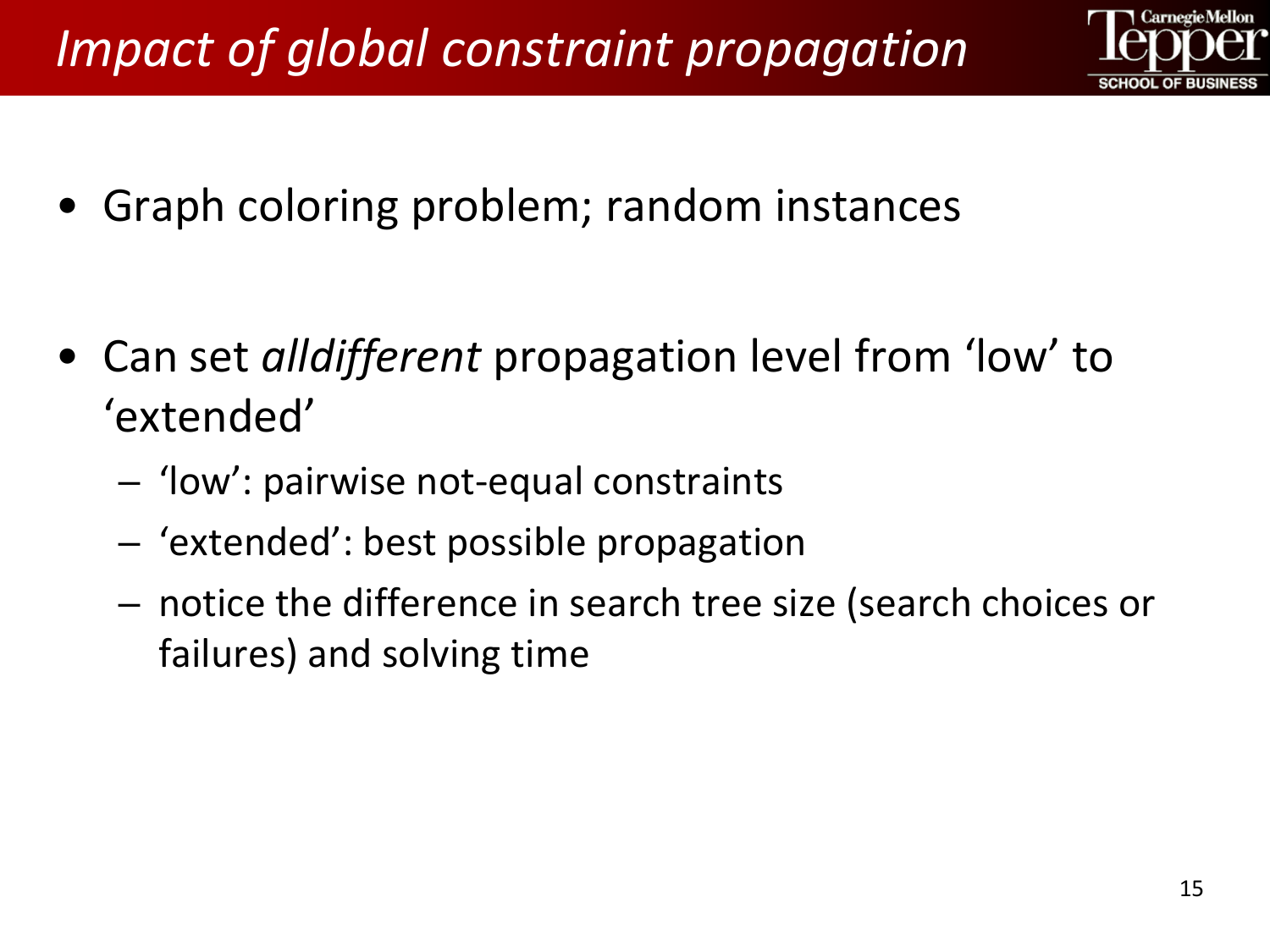

- Examples
	- *Alldifferent*, *Cardinality, Circuit, BinPacking*, …
- Global constraints represent combinatorial structure
	- can be viewed as the combination of elementary constraints
	- expressive building blocks for modeling applications
	- embed powerful algorithms from OR, Graph Theory, AI, CS, …
- Essential for the successful application of CP
	- User can identify global constraints to be used in model
	- Automated detection for certain constraints (ILOG CPO)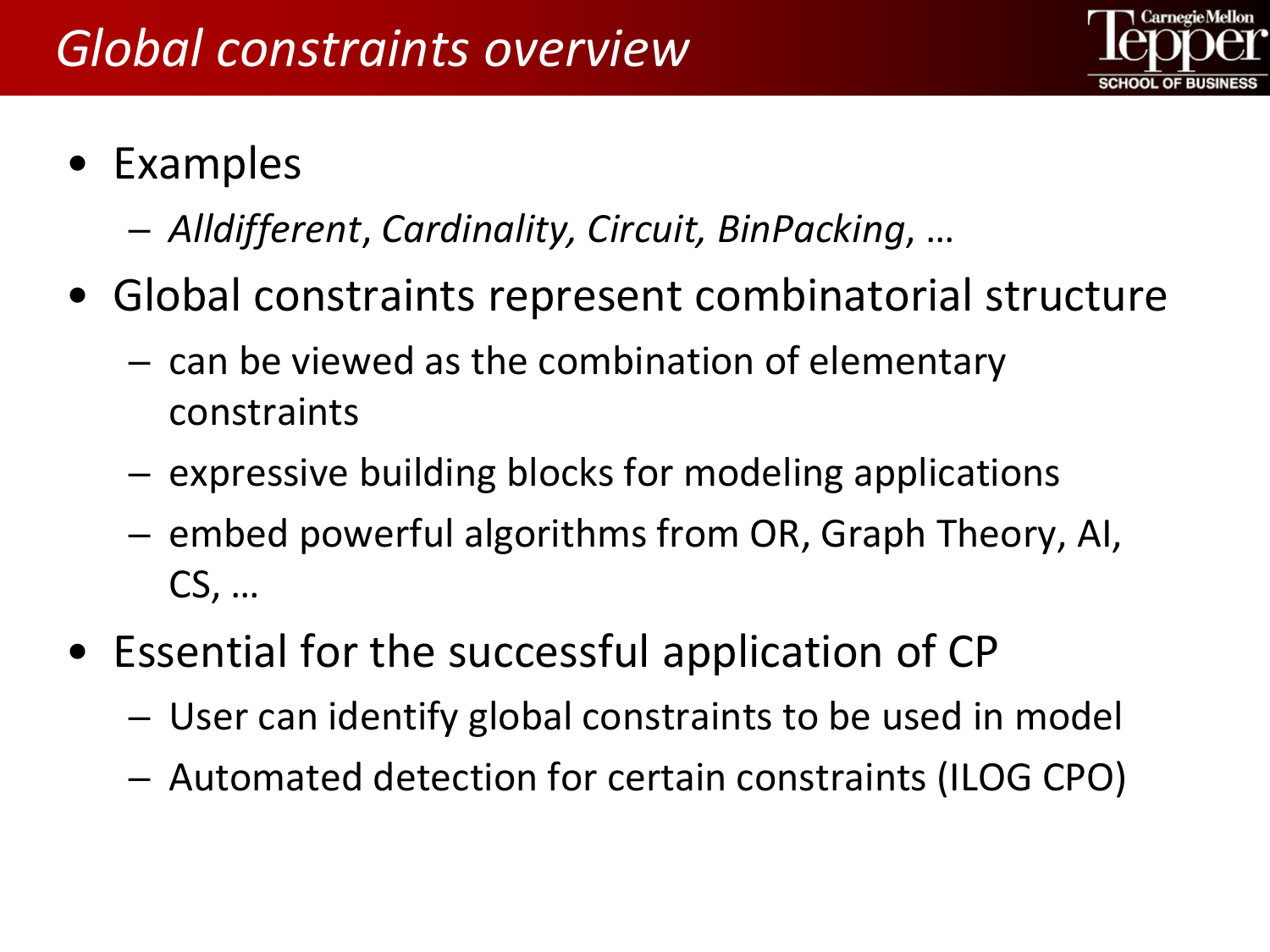## *Embedded Algorithms*



| <b>Constraint</b>      | Structure/technique                                                                         |
|------------------------|---------------------------------------------------------------------------------------------|
| alldifferent           | bipartite matching [Régin, 1994]                                                            |
| cardinality            | network flow [Régin, 1996]                                                                  |
| knapsack               | dynamic programming [Trick, 2003]                                                           |
| regular                | directed acyclic graph [Pesant, 2004]                                                       |
| sequence               | various [vH et al., 2006,09] [Brand et al., 2007] [Maher et al., 2008]                      |
| <b>BinPacking</b>      | various [Shaw, 2004] [Cambazard et al., 2010] [Schaus et al., 2010-13]                      |
| N-value                | various [Beldiceanu et al., 2001] [Bessiere et al., 2005, 10]                               |
| circuit                | network flow [Genc Kaya & Hooker, 2006]                                                     |
| weighted circuit       | AP [Focacci et al., 1999], 1-Tree [Benchimol et al., 2012]                                  |
| disjunctive/cumulative | dedicated algorithm [Nuijten 1994, Carlier et al., 1994] [Vilim, 2009]                      |
| $\cdots$               | $\begin{array}{cccccccccccccc} \bullet & \bullet & \bullet & \bullet & \bullet \end{array}$ |

The 'global constraint catalog' currently contains 364 constraints http://sofdem.github.io/gccat/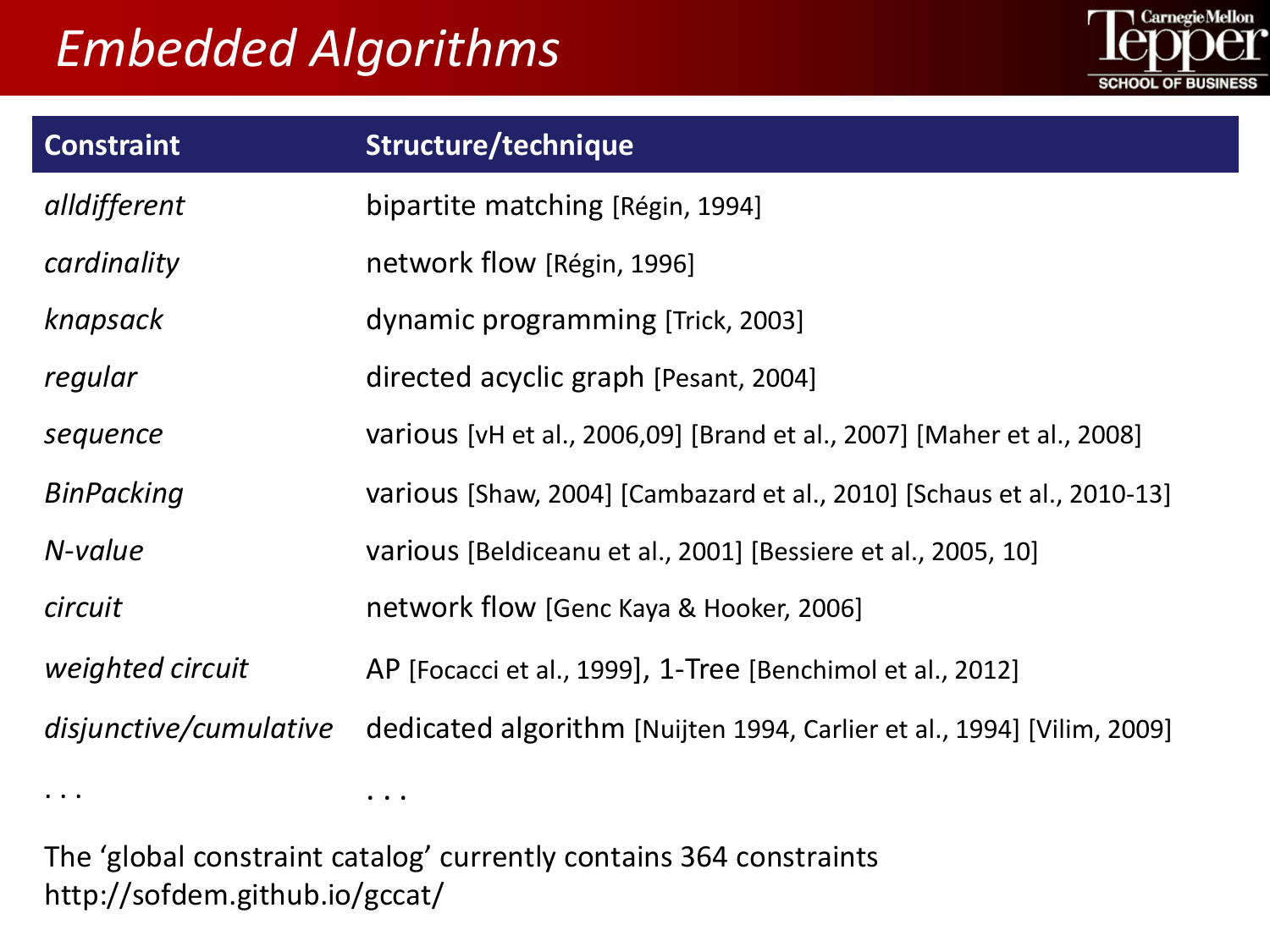

Global constraints can typically play three roles

- 1. Convenient modeling
	- Global constraints are the building blocks of a complex problem
- 2. More effective constraint propagation
	- Identify more inconsistent domain values; reduce the search space
- 3. Help guide the search
	- Provide variable and value ordering heuristics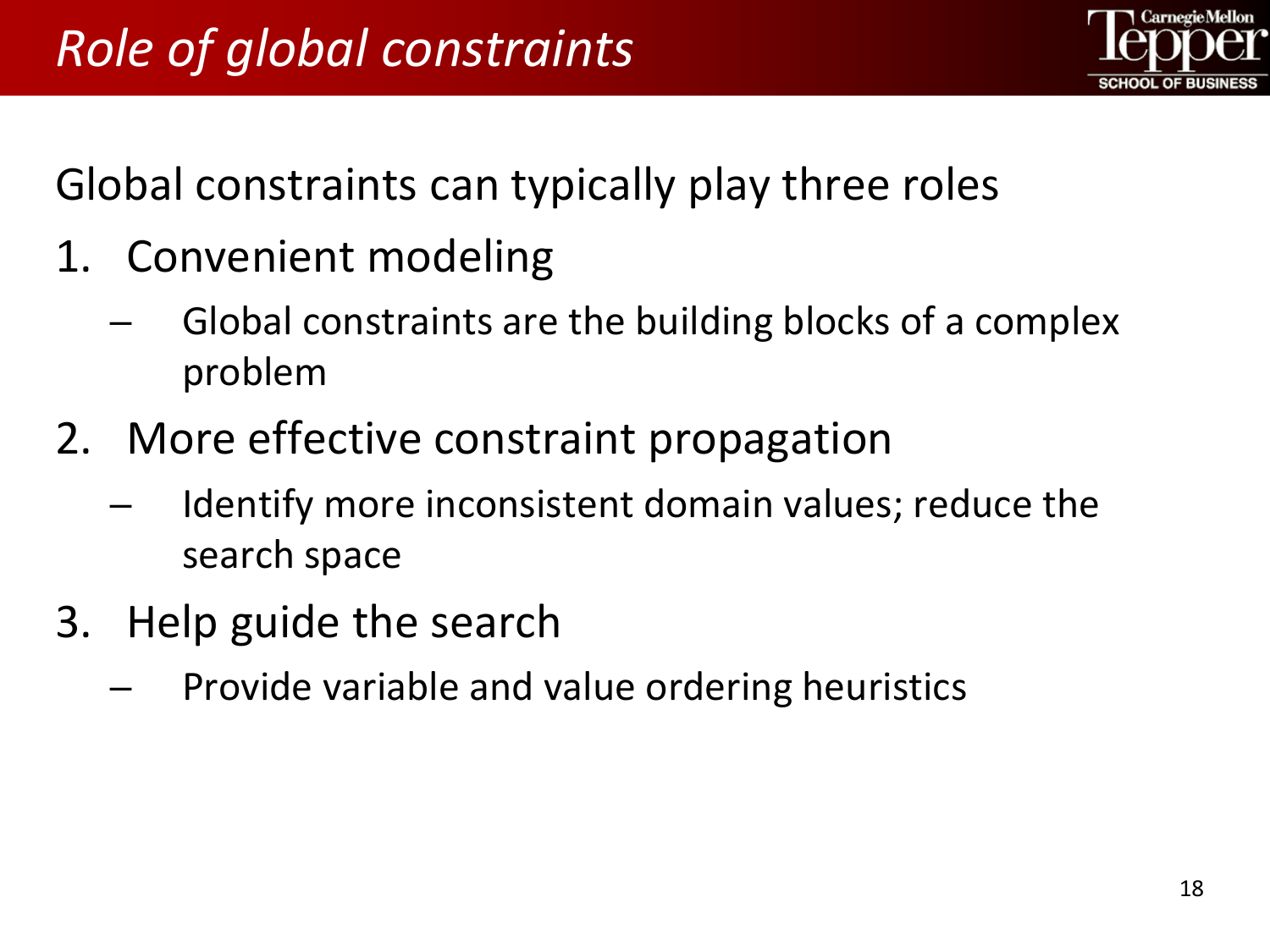

- Hyperarc consistency
	- (a global constraint defines a hyperarc in the constraint network)
	- ensure that *all* domain values are consistent w.r.t. the constraint
	- a.k.a. generalized arc consistency or domain consistency
- Bounds consistency
	- treat the domains as intervals, and ensure that all domain bounds are consistent
- Ad-hoc consistencies
	- constraint dependent; can be based on relaxations of the constraint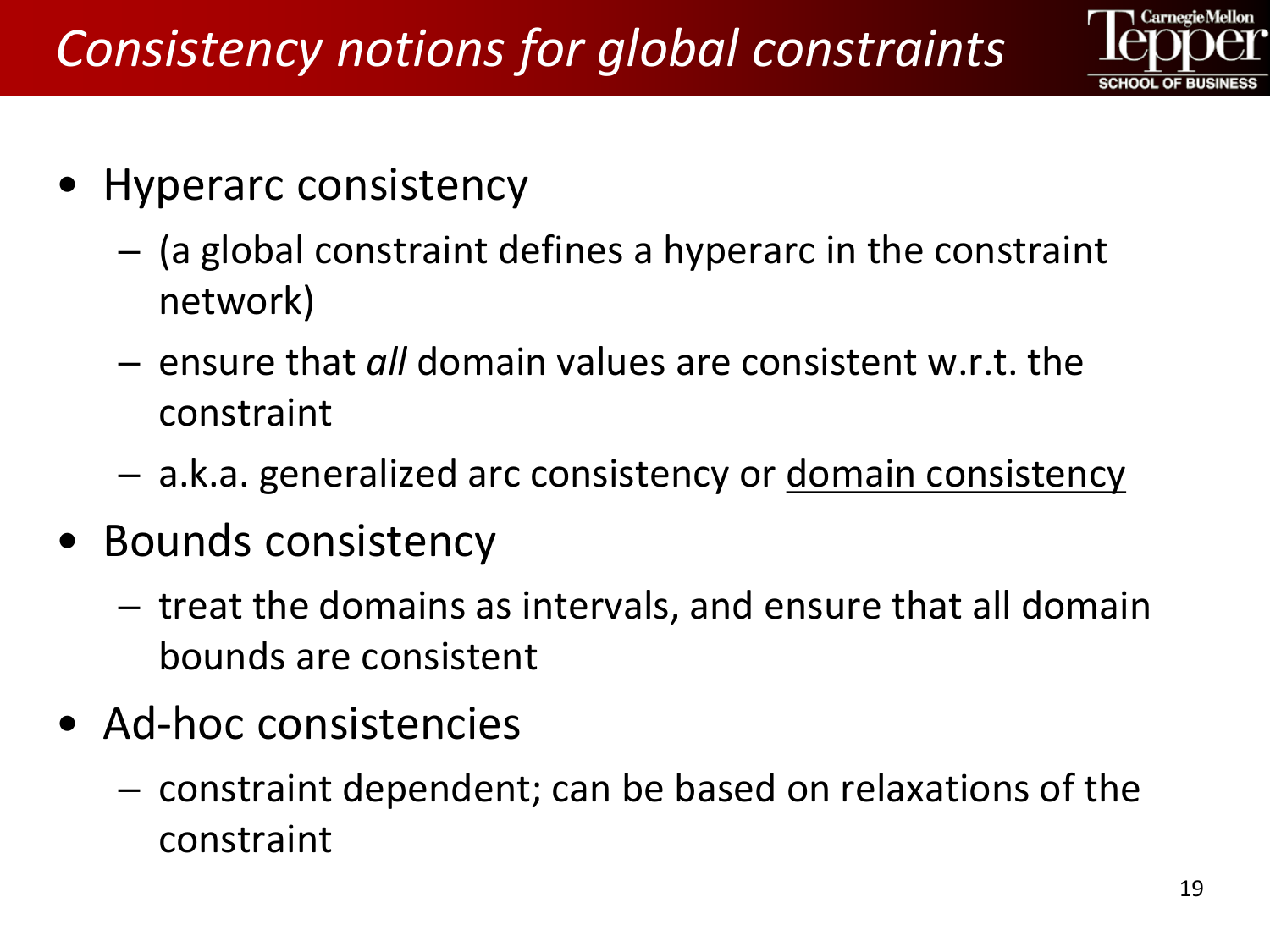

- Algorithms that enforce a local consistency are referred to as *domain filtering* algorithms, or *propagation* algorithms
- General tasks for a propagation algorithm:
	- 1. Determine whether the constraint is satisfiable (consistency check)
	- 2. Remove some or all inconsistent domain values (the actual domain filtering)
	- The consistency check and the filtering are typically done separately for efficiency reasons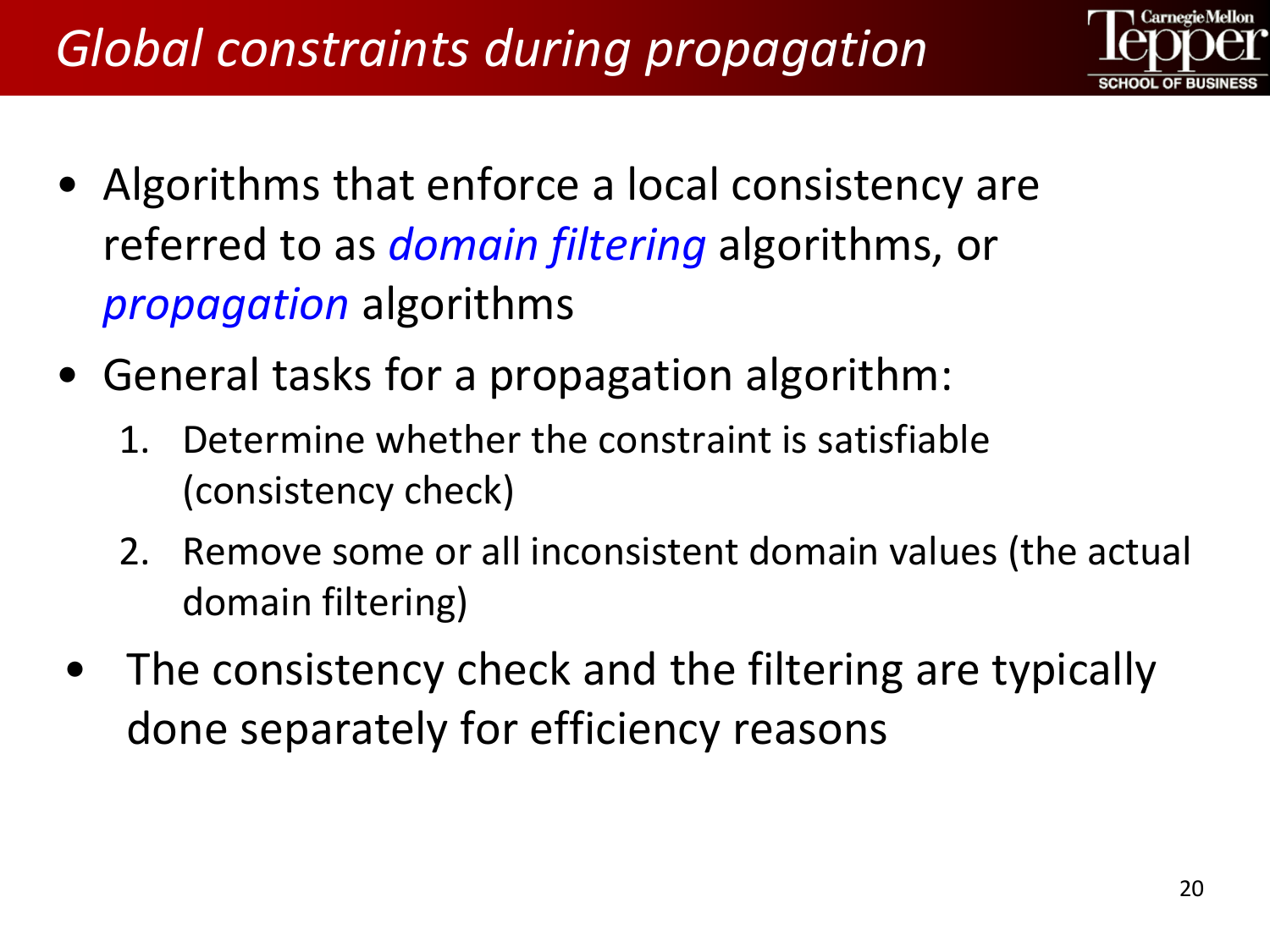

### Propagation algorithm for *alldifferent*

J.-C. Régin. A filtering algorithm for constraints of difference in CSPs. In *Proceedings of the National Conference on Artificial Intelligence (AAAI)*, pp. 362-367, 1994.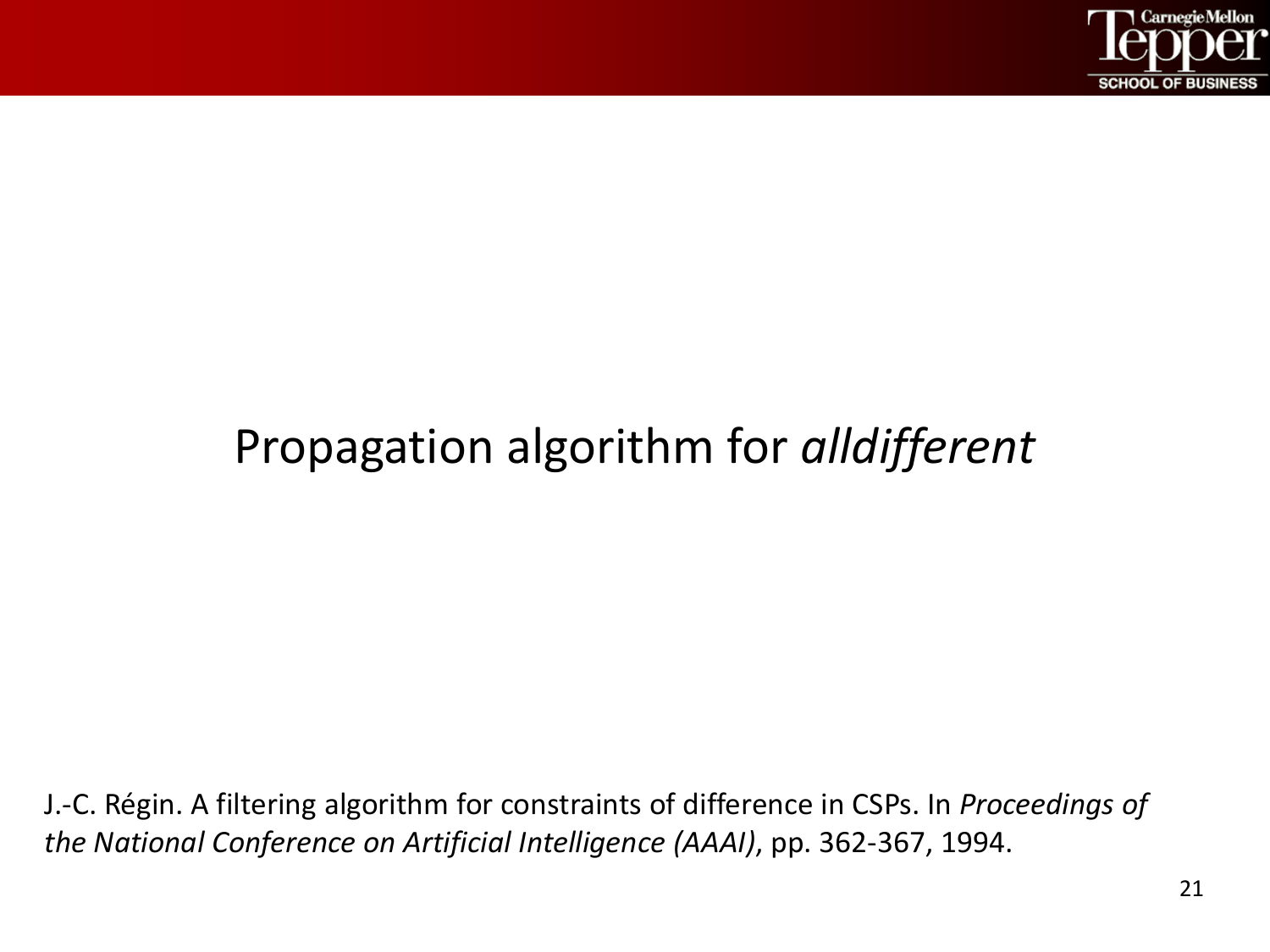

- Goal: establish domain consistency on *alldifferent*
	- Guarantee that each remaining domain value participates in at least one solution
	- Can we do this in polynomial time?
- We already saw that the decomposition is not sufficient to establish domain consistency

$$
x_1 \in \{a,b\}, x_2 \in \{a,b\}, x_3 \in \{a,b,c\}
$$
  
 $x_1 \neq x_2, x_1 \neq x_3, x_2 \neq x_3$  versus *alldifferent* $(x_1, x_2, x_3)$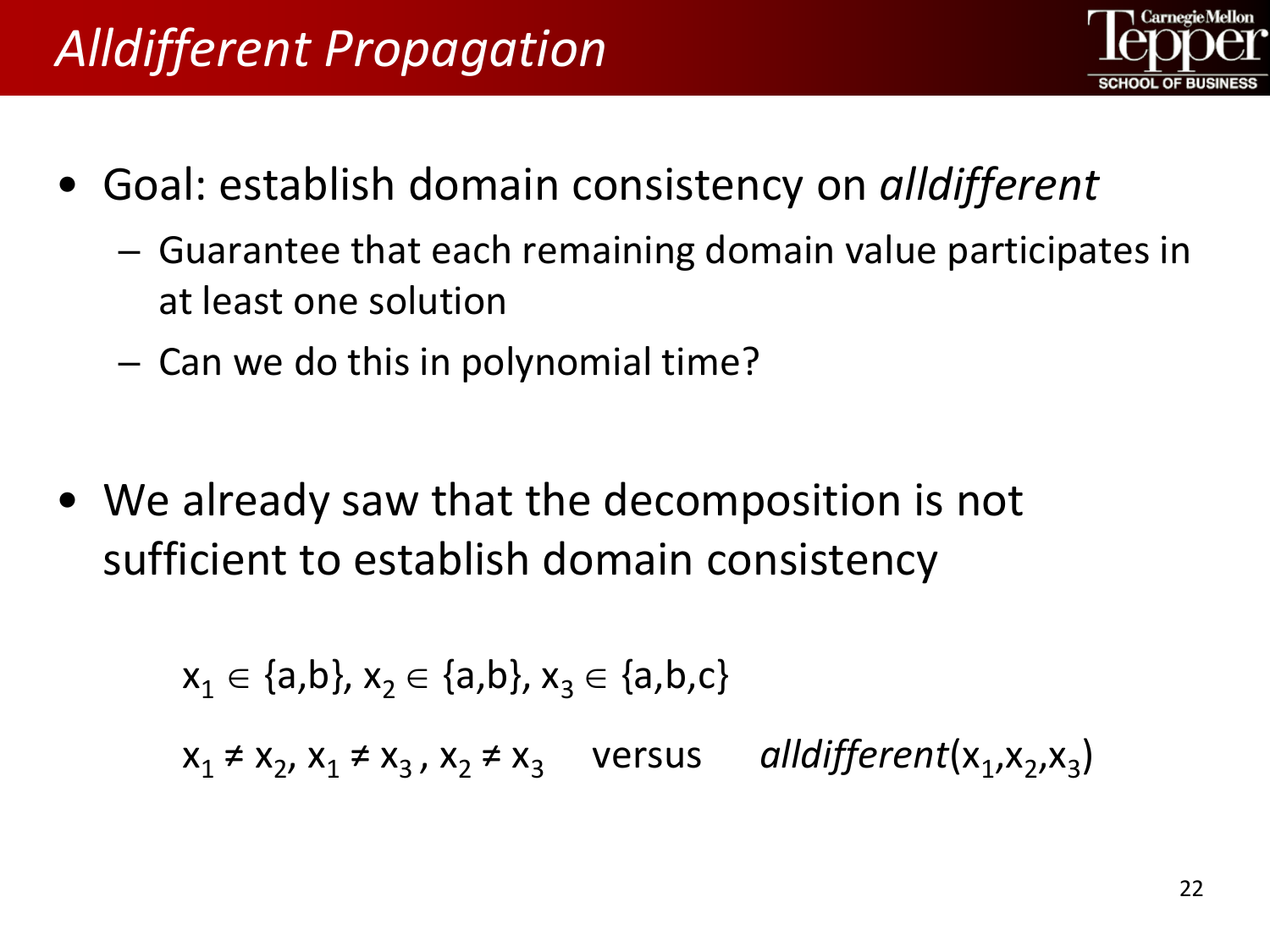

#### Hall's Marriage Theorem [1935]:

If a group of men and women marry only if they have been introduced to each other previously, then a complete set of marriages is possible if and only if every subset of men has collectively been introduced to at least as many women, and vice versa.

# For *alldifferent*(*X*) this means that a solution exists iff  $|K| \leq |\cup_{x \in K} D(x)| \quad \forall K \subseteq X$

Example:  $x_1 \in \{b,c\}$ ,  $x_2 \in \{b,c\}$ ,  $x_3 \in \{a,b,c\}$ ,  $x_4 \in \{a,b,c\}$ 

- solution exists for any subset of 3 variables
- no solution when  $K = \{x_1, x_2, x_3, x_4\}$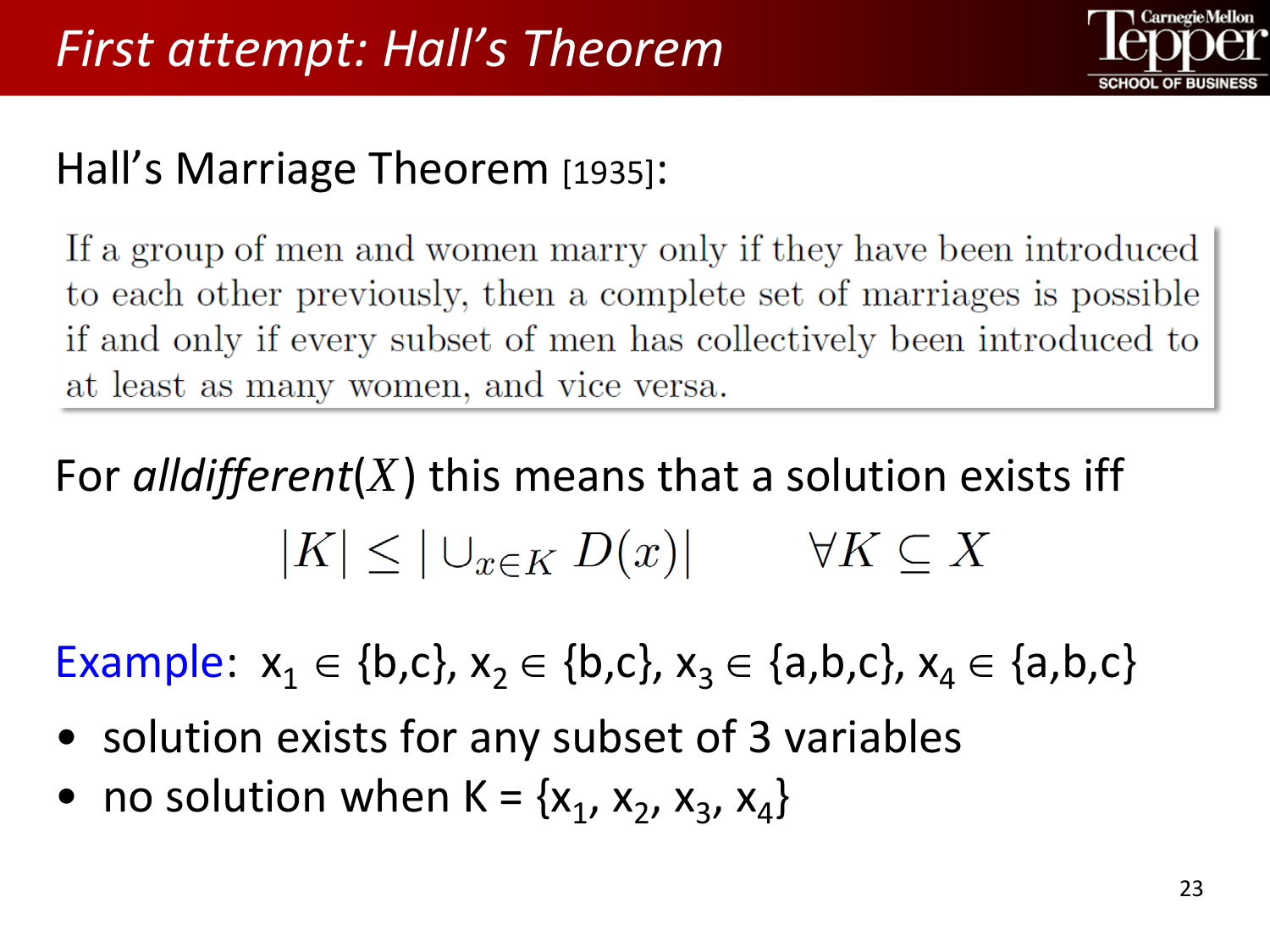# *Matchings in graphs*

- Definition: Let  $G = (V,E)$  be a graph with vertex set V and edge set E. A *matching* in G is a subset of edges M such that no two edges in M share a vertex.
- A *maximum matching* is a matching of maximum size
- Definition: An *M-augmenting path* is a vertex-disjoint path with an odd number of edges whose endpoints are M-free
- Theorem: Either M is a maximum-size matching, or there exists an M-augmenting path [Petersen, 1891]





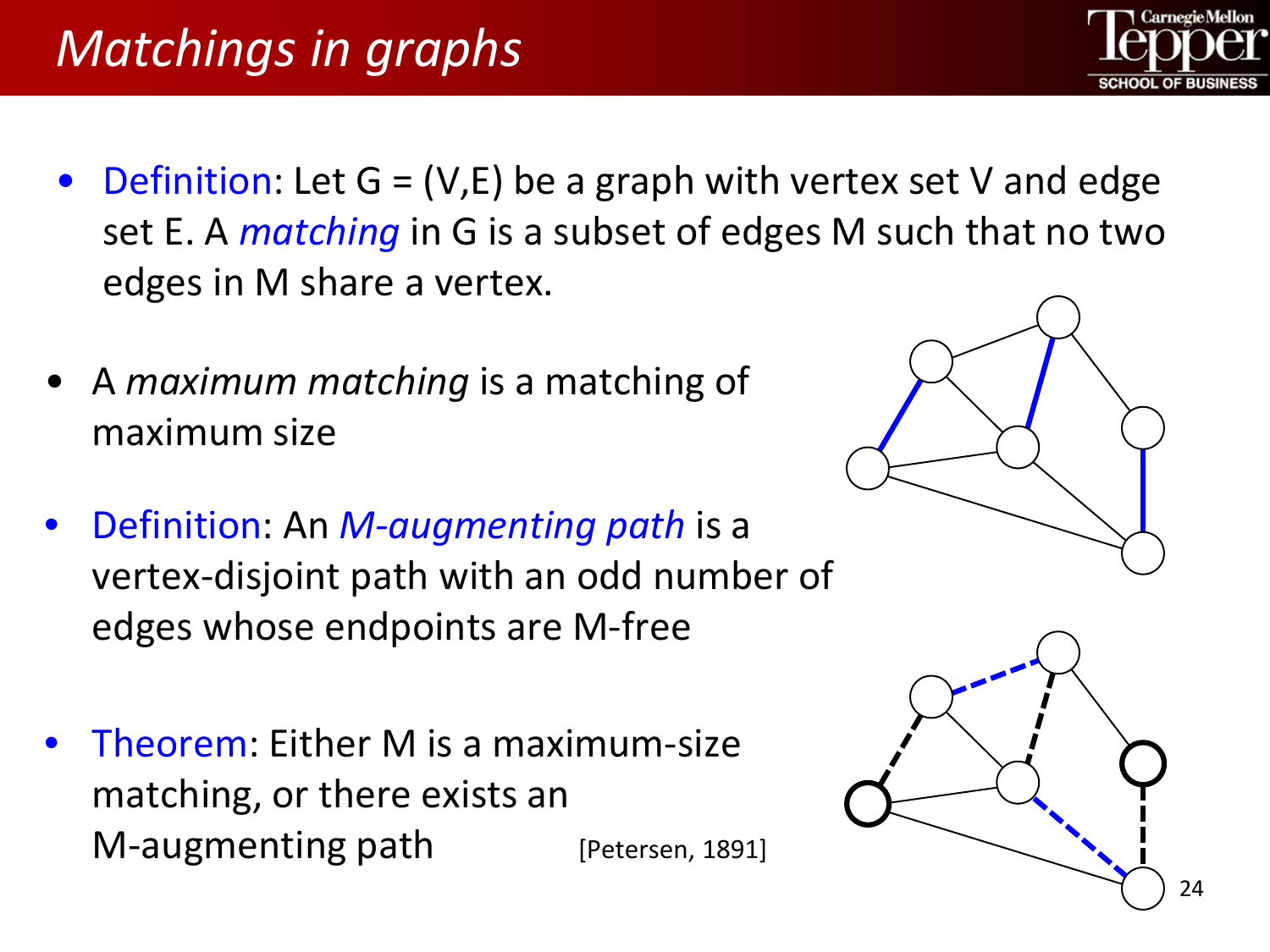## *Finding a maximum matching*

- The augmenting path theorem can be used to iteratively find a maximum matching in a graph G:
	- given M, find an M-augmenting path P
	- if P exists, augment M along P and repeat
	- otherwise, M is maximum
- For a bipartite graph  $G = (V_1, V_2, E)$ , an Maugmenting path can be found in O(|E|) time
	- finding a maximum matching can then be done in  $O(|V_1|\cdot|E|)$ , as we need to compute at most  $|V_1|$ paths (assume  $|V_1| \le |V_2|$ )
	- this can be improved to  $O(\sqrt{|V_1| \cdot |E|})$  time [Hopcroft & Karp, 1973]
- For general graphs this is more complex, but still tractable
	- can be done in O( $\sqrt{|V|}$ ·|E|) time [Micali & Vazirani, 1980]





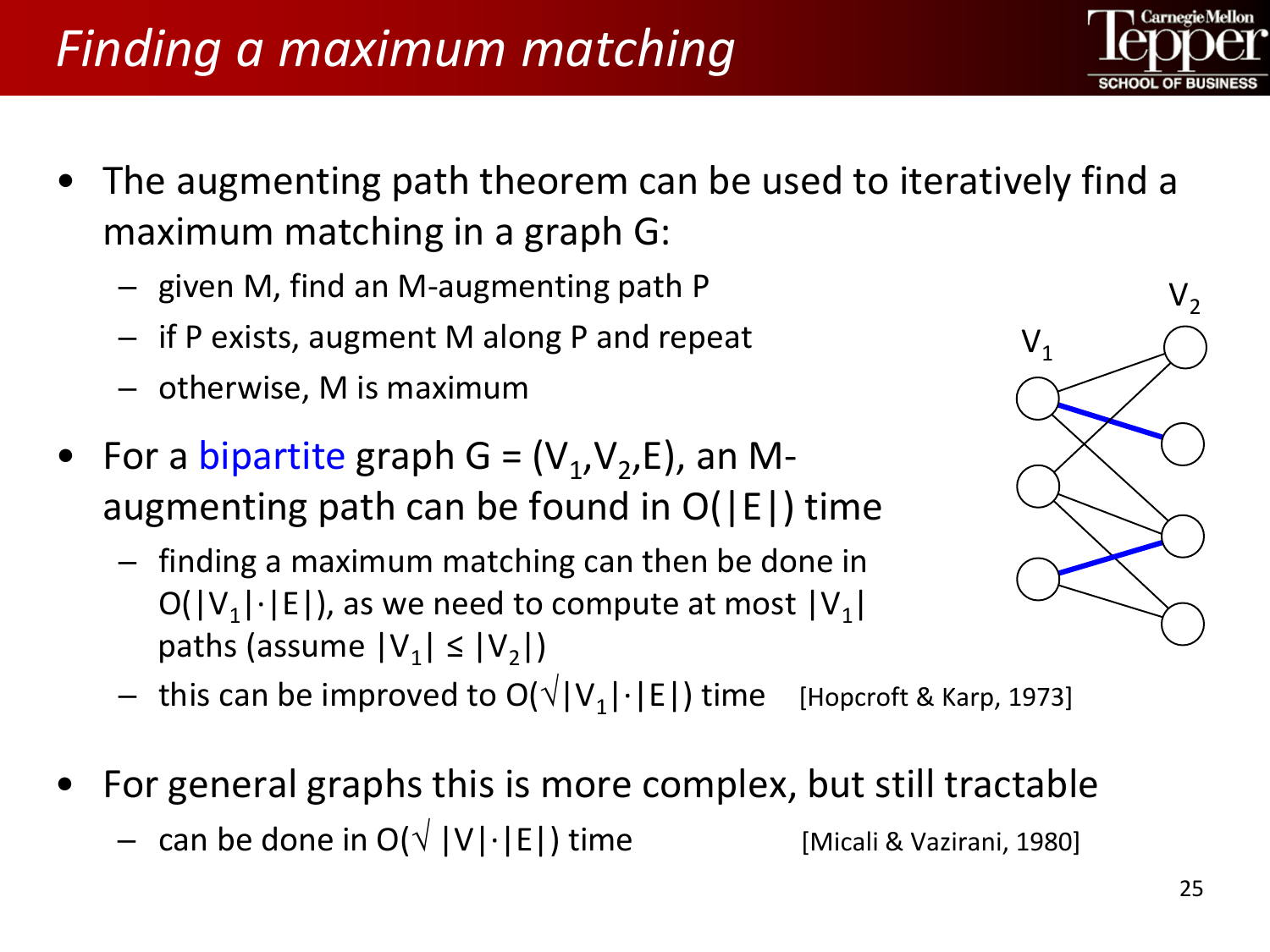

- Definition: The *value graph* of a set of variables X is a bipartite graph (X, D, E) where
	- node set X represents the variables
	- node set D represents the union of the variable domains
	- edge set E is  $\{(x,d) \mid x \in X, d \in D(x)\}\$
- Example:

 $x_1 \in \{a,b\}$  $x_2 \in \{a,b\}$  $x_3 \in \{b,c\}$ 

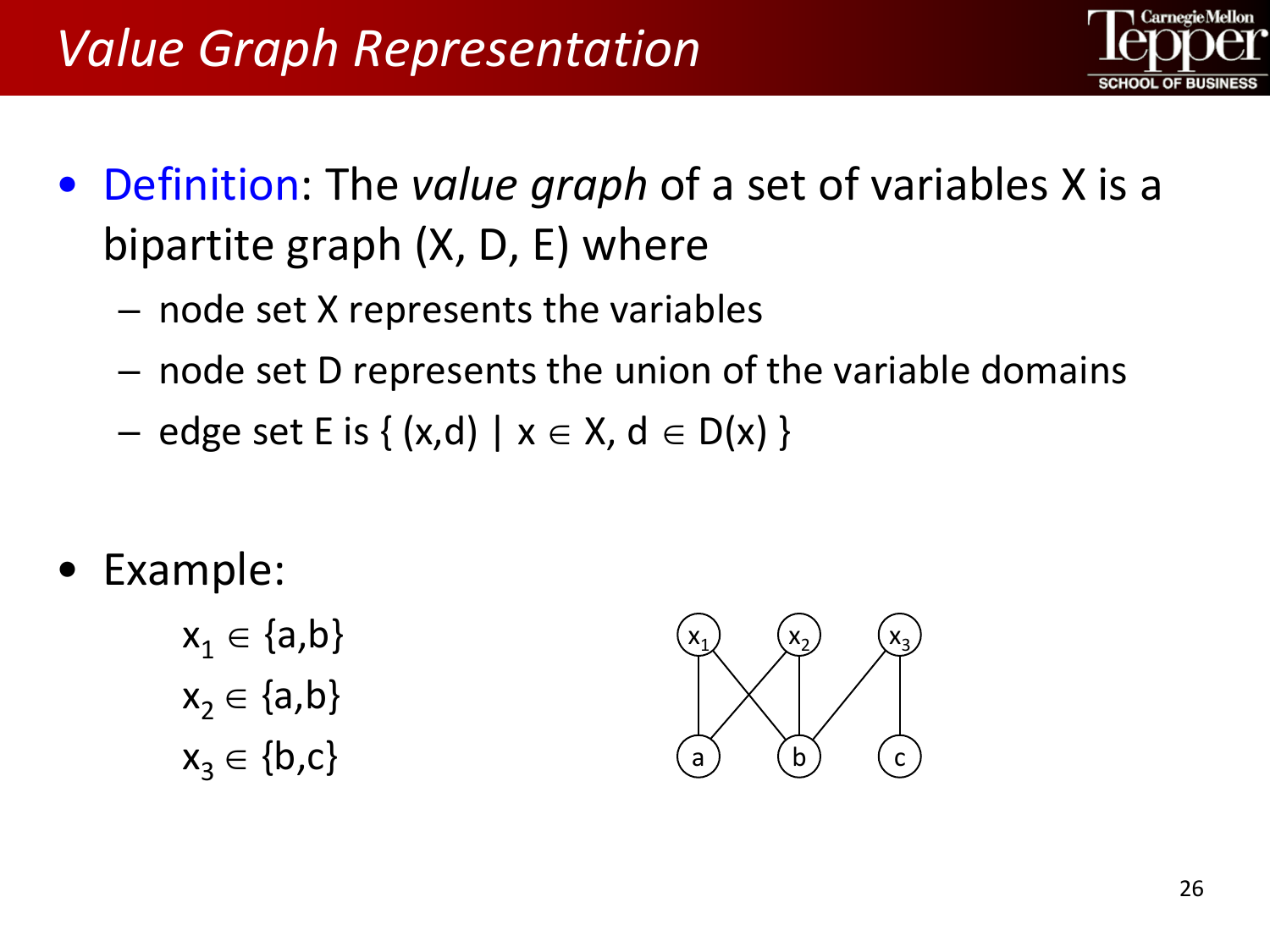Lemma [Régin, 1994]:

```
solution to alldifferent(X) ⇔
matching in value graph covering X
```
Example:

 $x_1 \in \{a,b\}, x_2 \in \{a,b\}, x_3 \in \{b,c\}$ alldifferent(x<sub>1</sub>,x<sub>2</sub>,x<sub>2</sub>)



Theorem: Domain consistency for *alldifferent*:

remove all edges (and corresponding domain values) that are not in any maximum matching

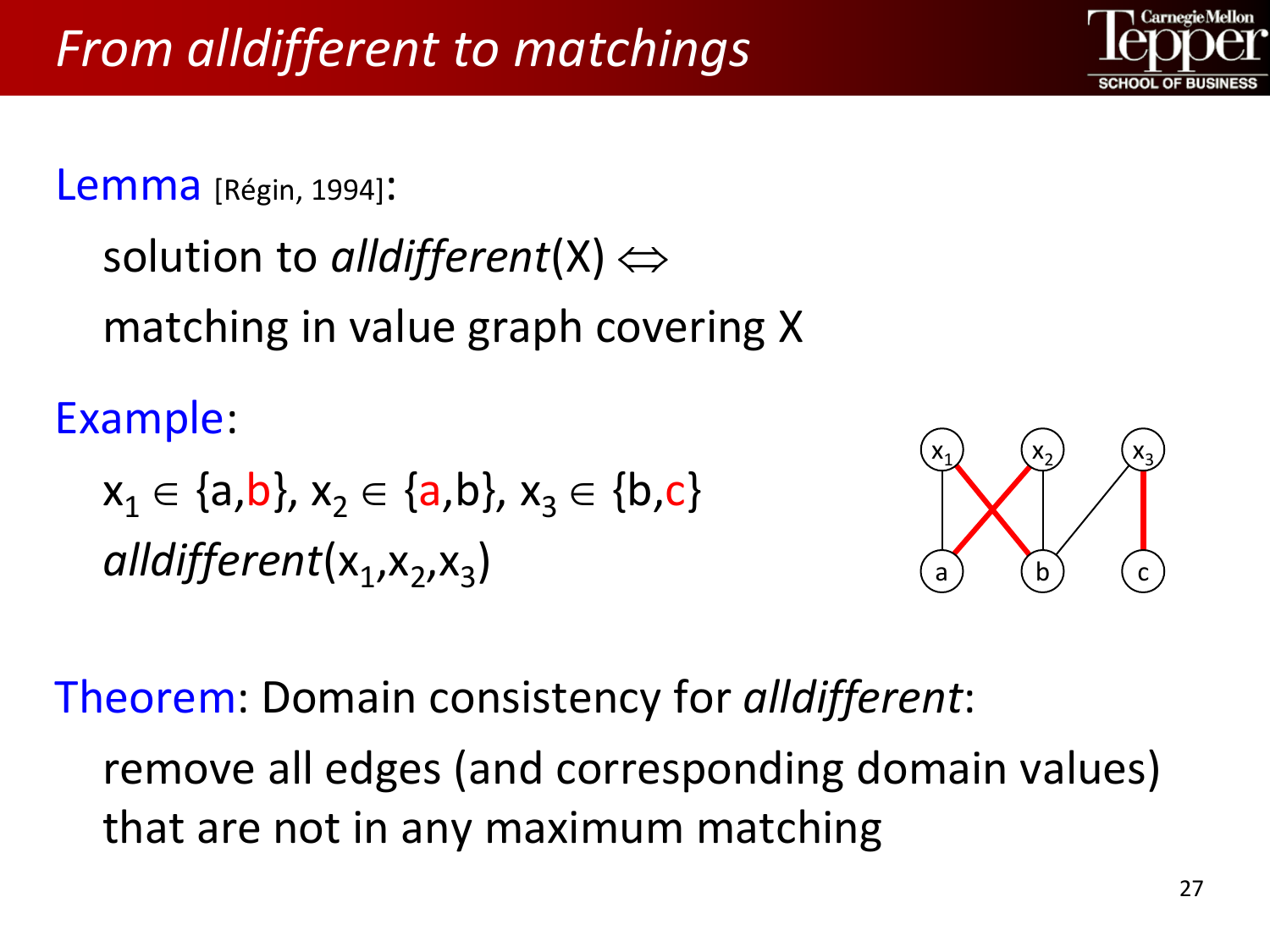$O(\sqrt{|X| \cdot |E|^2})$ 

 $(x_1)$   $(x_2)$   $(x_3)$ 

 $b$ 

- 1. Verify consistency of the constraint
	- find maximum matching M in value graph  $O(\sqrt{|X| \cdot |E|})$
	- if M does not cover all variables: inconsistent
- 2. Verify consistency of each edge
	- for each edge e in value graph: fix e in M, and extend M to maximum matching if M does not cover all variables: remove e from graph

## What is the time complexity?

- Establishes domain consistency in polynomial time
- But not very efficient in practice... can we do better?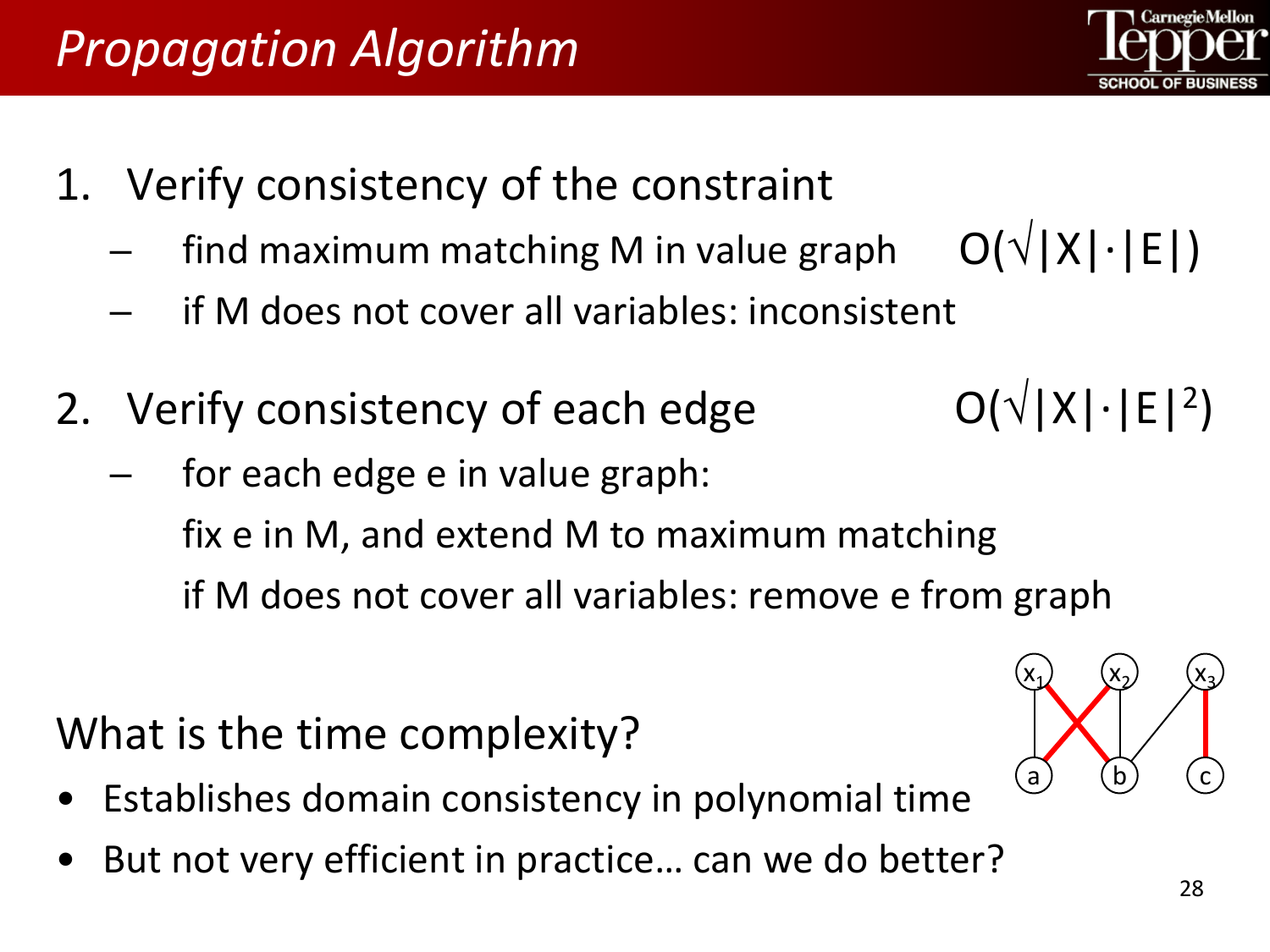

- Theorem [Petersen, 1891] [Berge, 1970]: Let G be graph and M a maximum matching in G. An edge e belongs to a maximum-size matching if and only if
	- it either belongs to M
	- or to an even M-alternating path starting at an M-free vertex
	- or to an M-alternating circuit

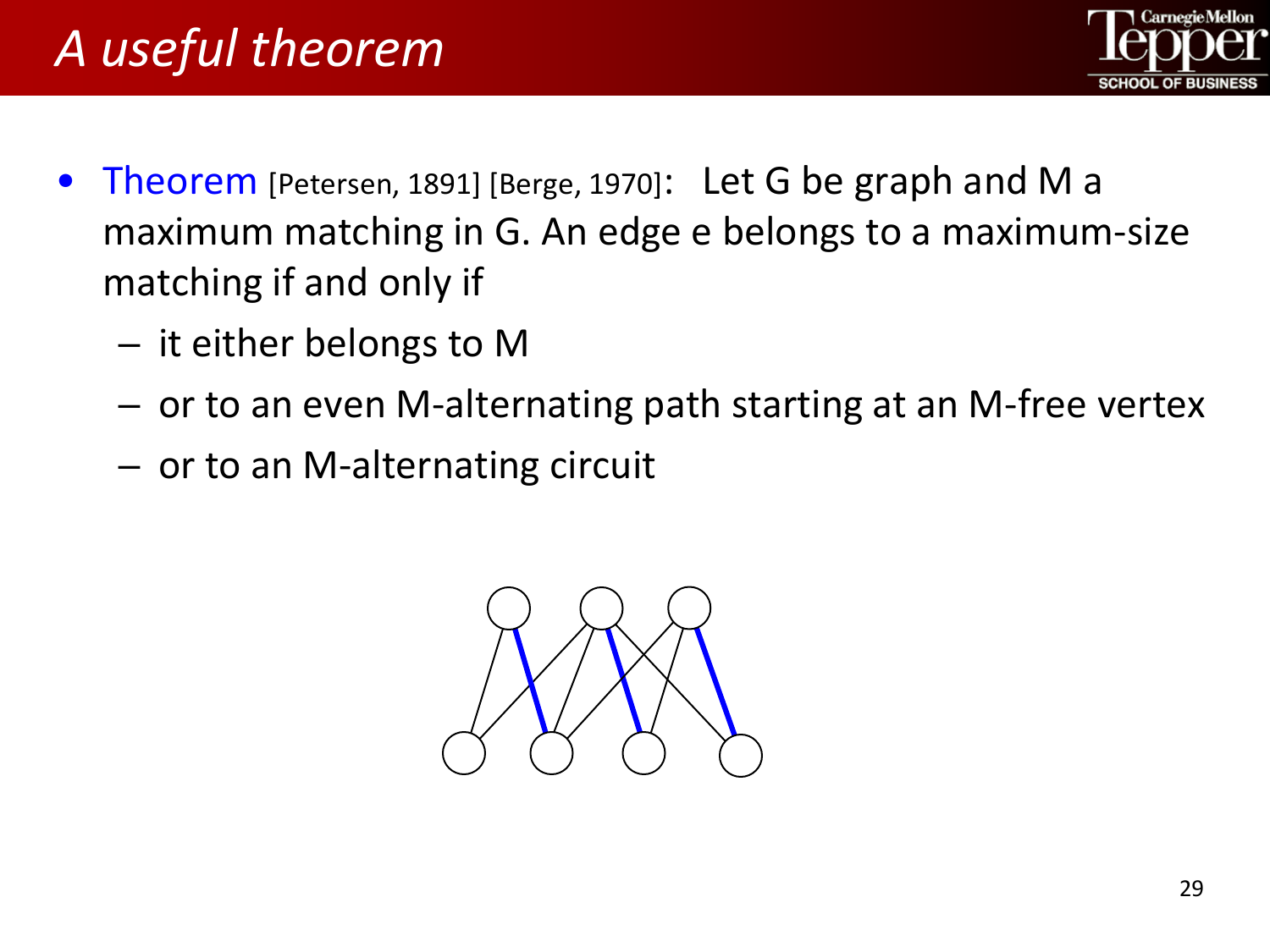# *A Better Filtering Algorithm*

- 
- 1. compute a maximum matching *M*: covering all variables *X* ?
- 2. direct edges in *M* from X to D, and edges not in *M* from D to X
- 3. compute the strongly connected components (SCCs)
- 4. edges in *M*, edges within SCCs and edges on path starting from M-free vertices are all consistent
- 5. all other edges are not consistent and can be removed



- SCCs can be computed in  $O(|E|+|V|)$  time [Tarjan, 1972]
- consistent edges can be identified in O(|E|) time
- filtering in O(|E|) time

Note: SCCs correspond to 'tight' Hall sets  $K: |K| = |\bigcup_{x \in K} D(x)|_{\geq 0}$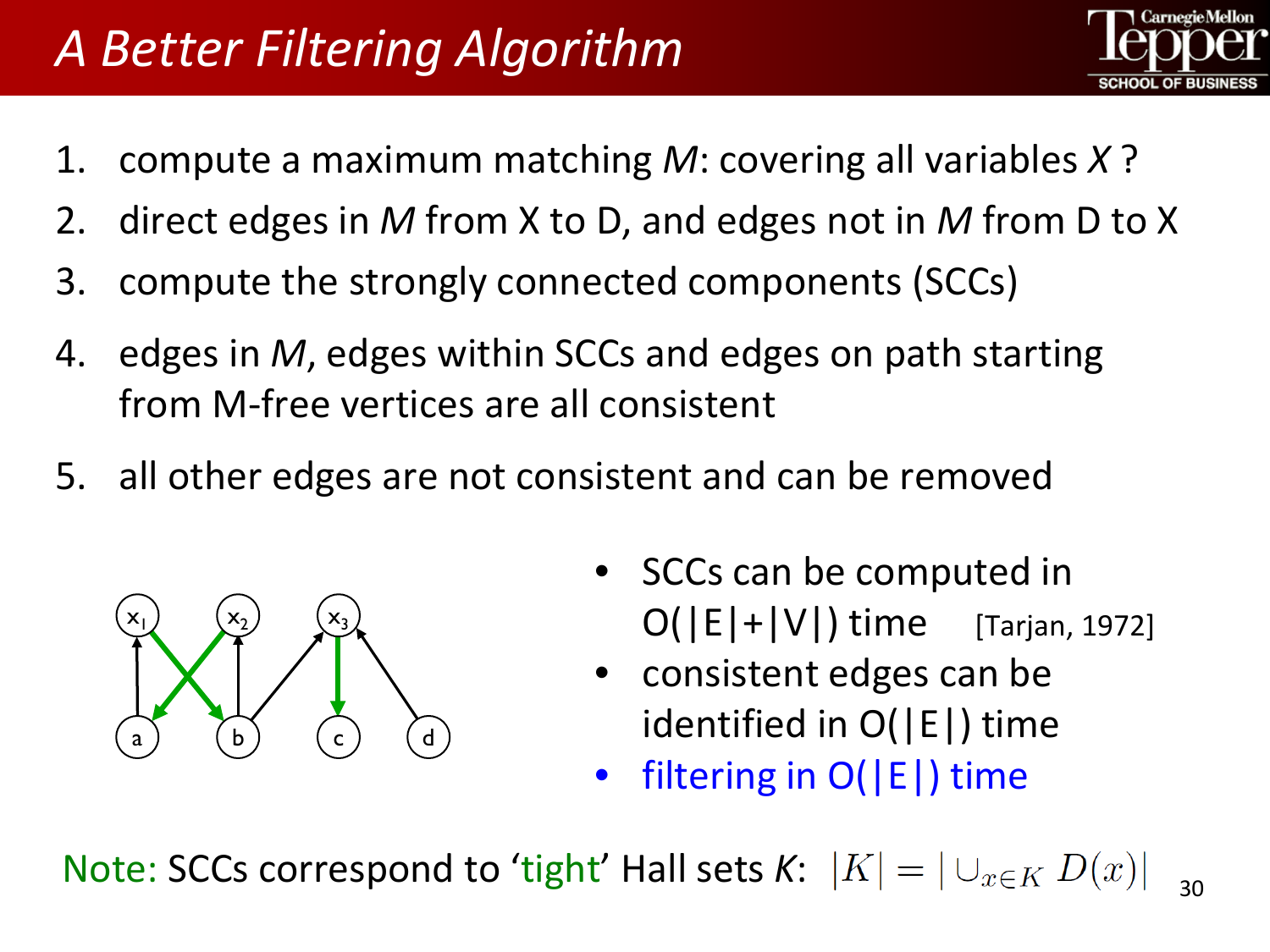- Separation of consistency check ( $O(\sqrt{|X|} \cdot |E|)$ ) and domain filtering ( O(|E|) )
- Incremental algorithm
	- Maintain the graph structure during search
	- When *k* domain values have been removed, we can repair the matching in O(*km*) time
	- Note that these algorithms are typically invoked many times during search / constraint propagation, so being incremental is very important in practice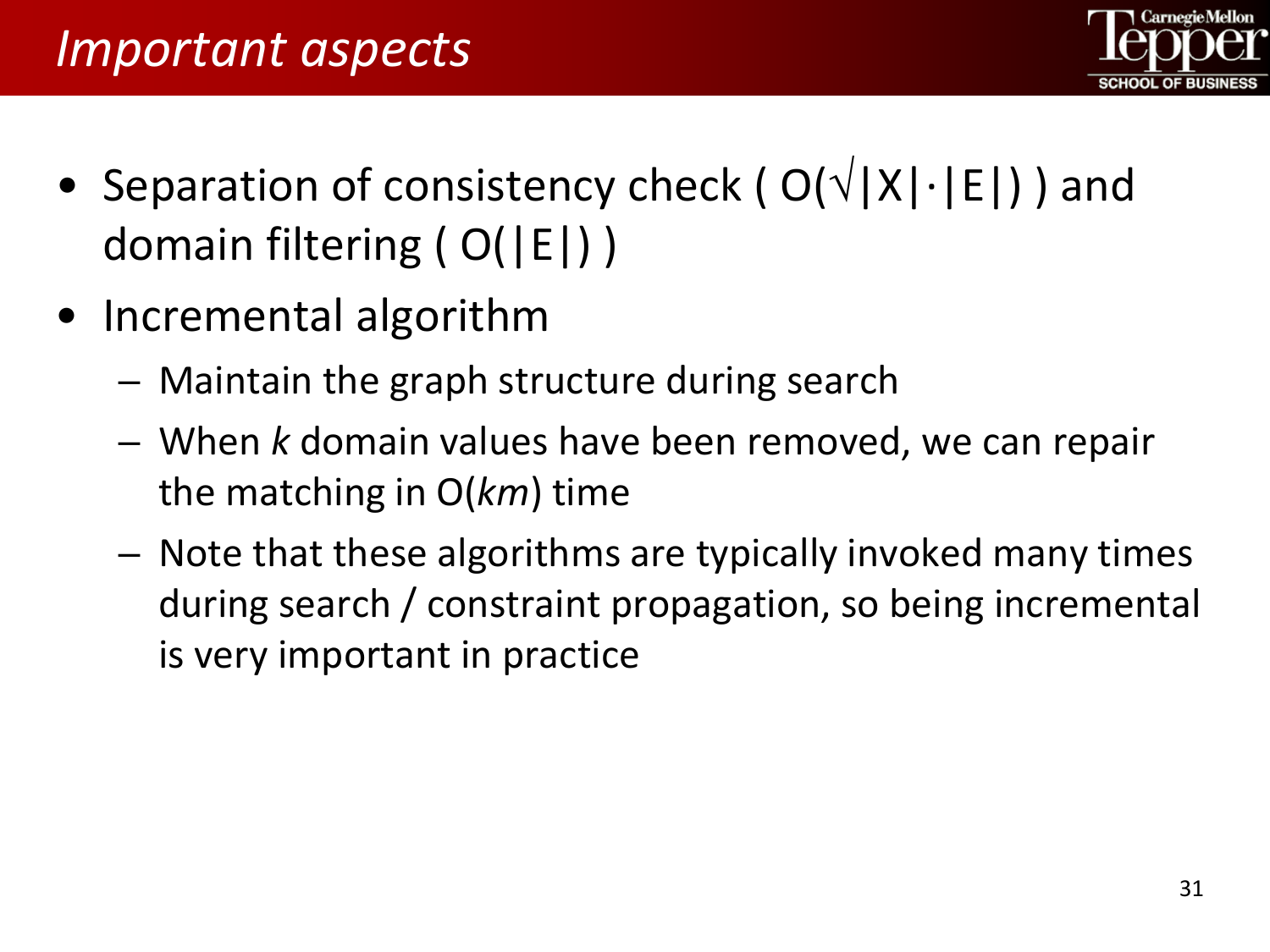

#### Propagation algorithm for *knapsack*

M. A. Trick. A dynamic programming approach for consistency and propagation for knapsack constraints. *Annals of Operations Research* 118 (1-4):73-84, 2003.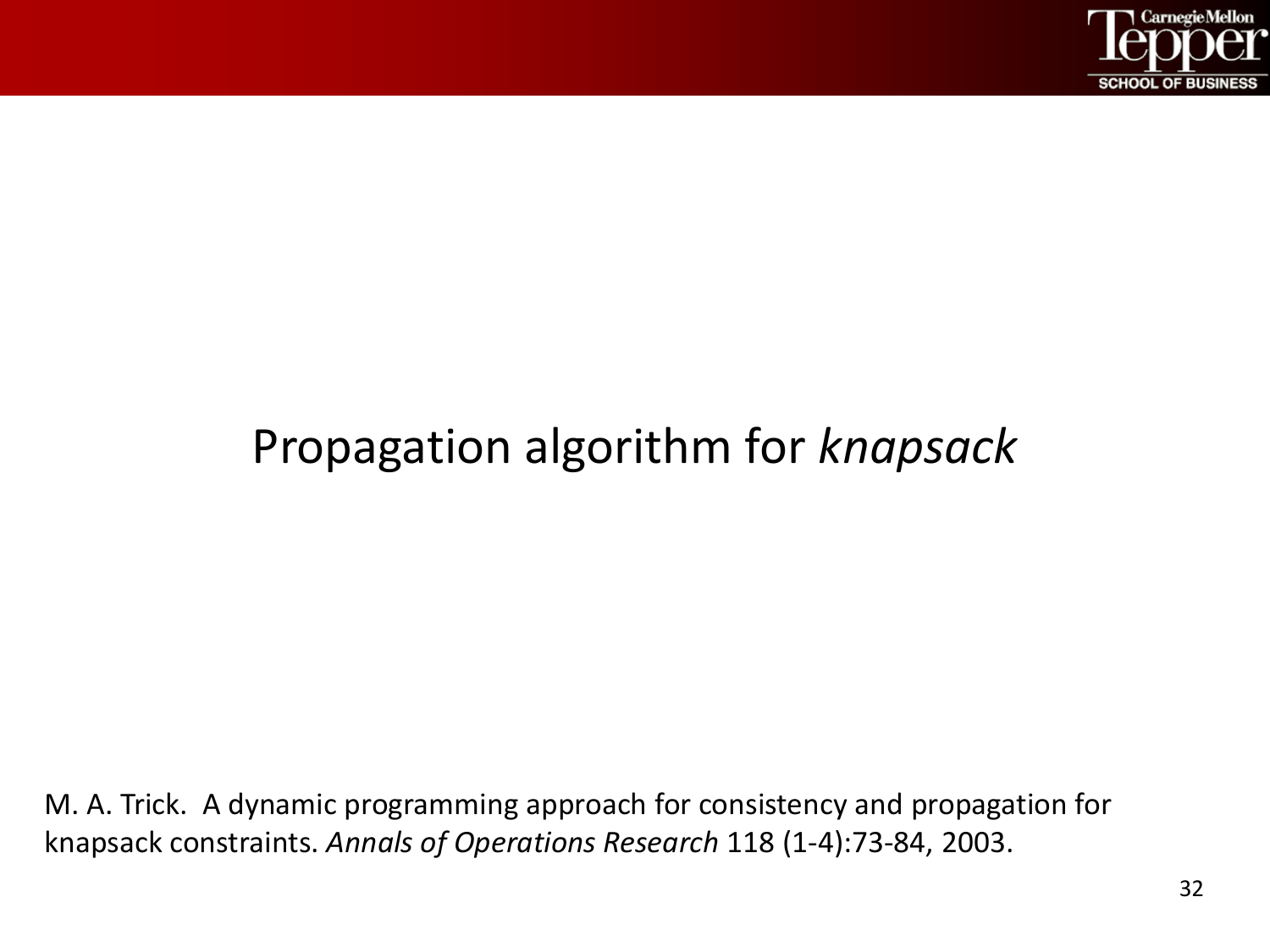

- Knapsack constraints restrict a weighted linear sum to be no more than a given maximum:
	- Variables  $X = \{x_1,...,x_n\}$  with finite integer domains
	- $-$  Integer weights w<sub>i</sub> (i=1..n)
	- Integer variable z representing the capacity
	- $-$  *Knapsack*( X, z, w) :=  $\sum_i w_i x_i \le z$

Questions:

- 1. Can we determine in polynomial time whether the *knapsack* constraint is consistent (satisfiable)? NP-hard [Garey&Johnson, 1979]
- 2. Can we establish domain consistency (remove all inconsistent domain values) in polynomial time?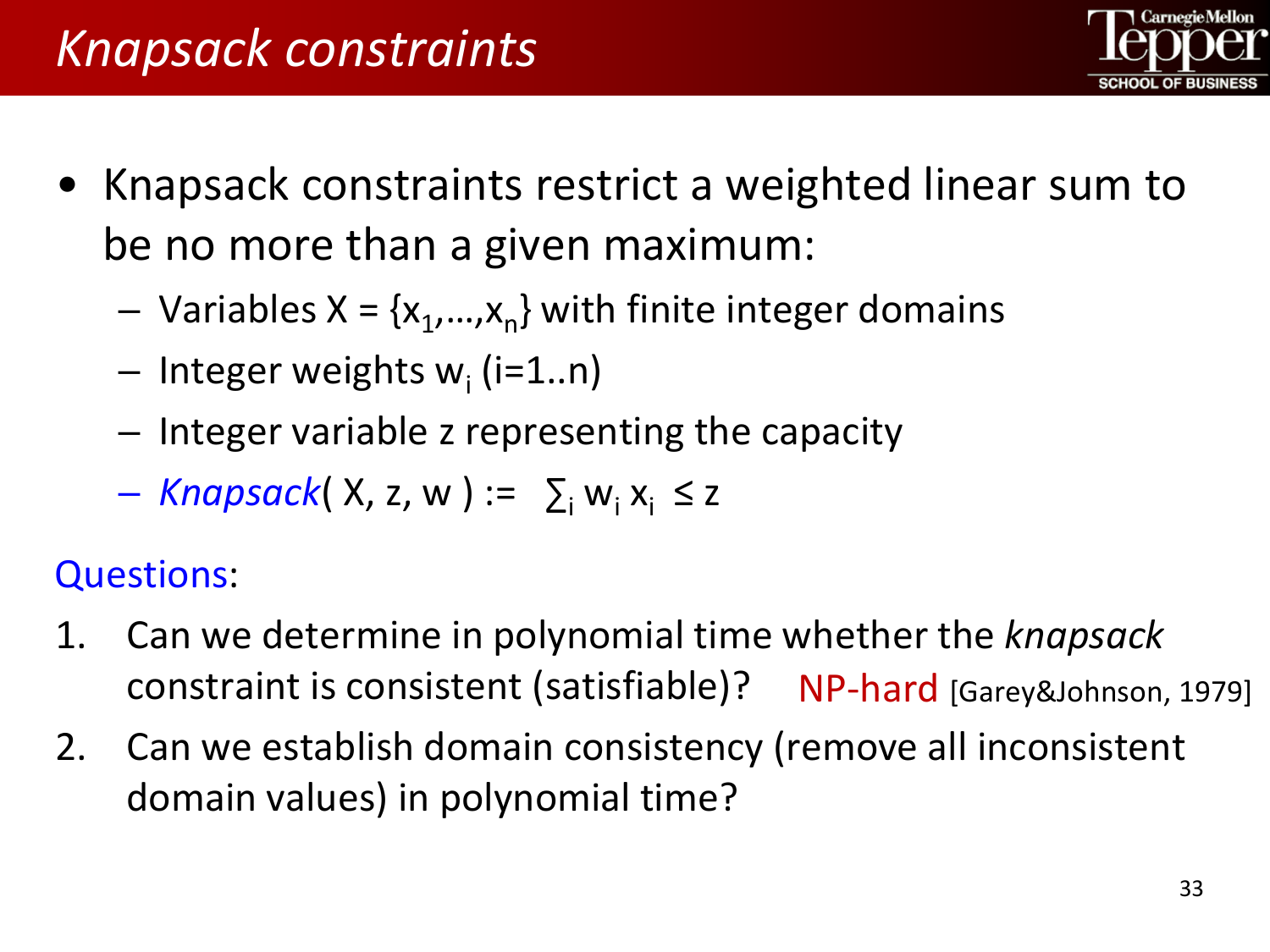# *'Dynamic Programming' representation*



 $\bigcirc$ 

- Example:
	- $x_1 \in \{2,4\}, x_2 \in \{2,3,4\}, x_3 \in \{1, 3\}, z \in \{7,9,12\}$
	- unit weights ( $w_i = 1$ )
	- $\sum_i X_i \leq z$

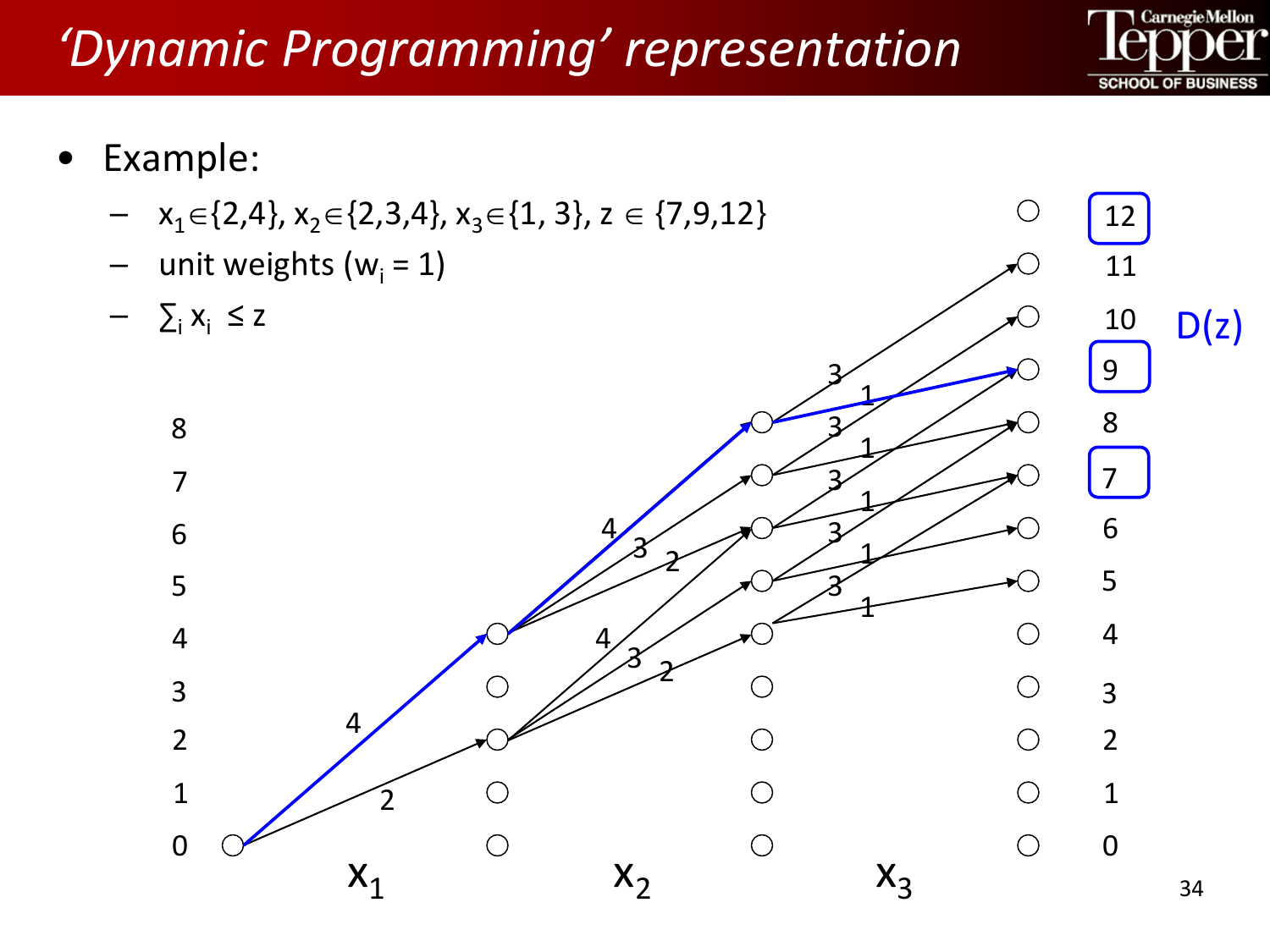

Lemma: Any path in the graph from the origin to a goal state corresponds to a feasible solution to the knapsack constraint

Lemma: If a variable  $x_i$  has no edge with label d in the graph, then d can be removed from D(x<sub>i</sub>) without affecting the set of solutions

Theorem: Domain consistency for *knapsack*: remove all edges (and corresponding domain values) that are not in any path to a goal state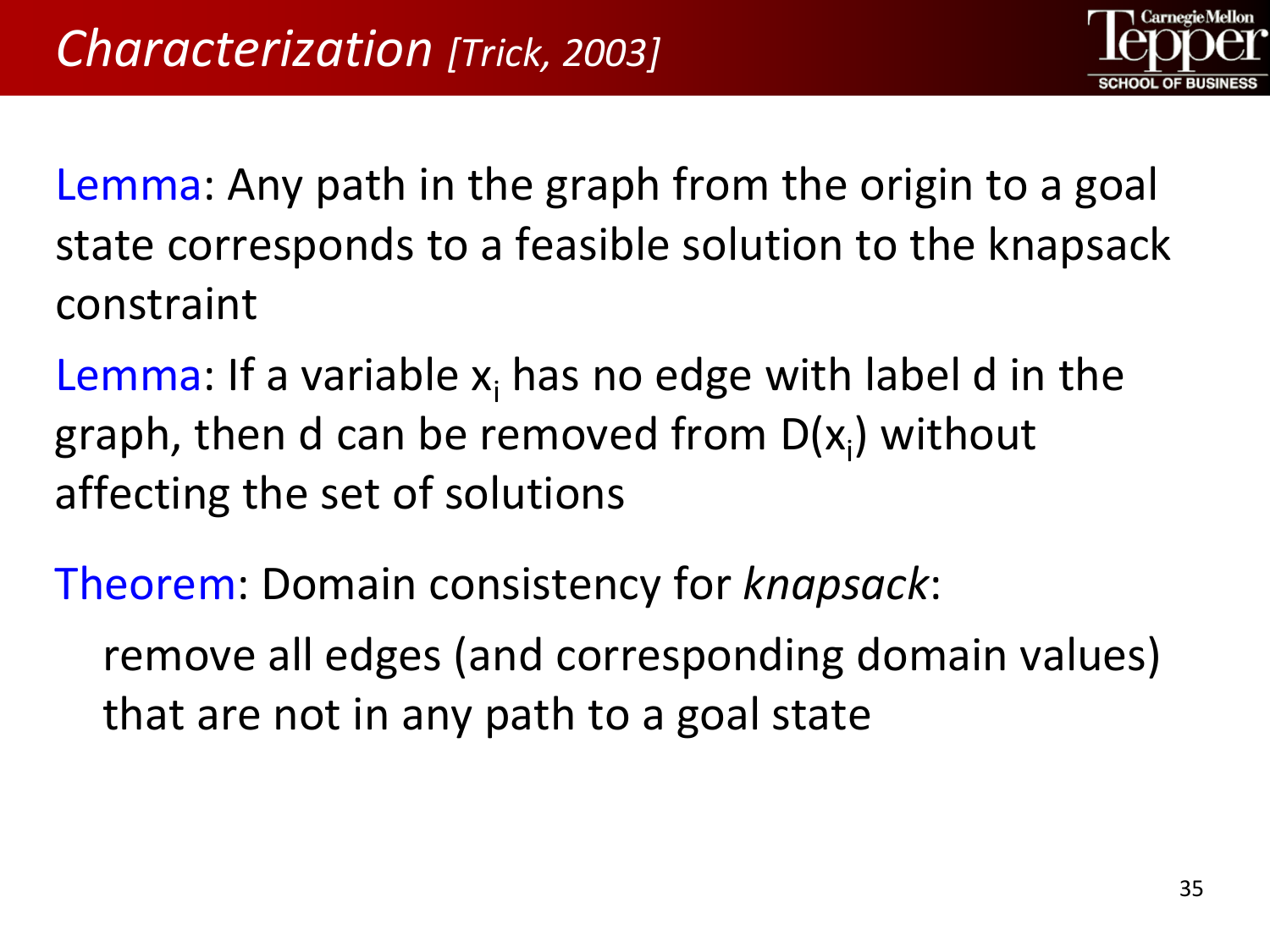# *Filtering the graph and domains*



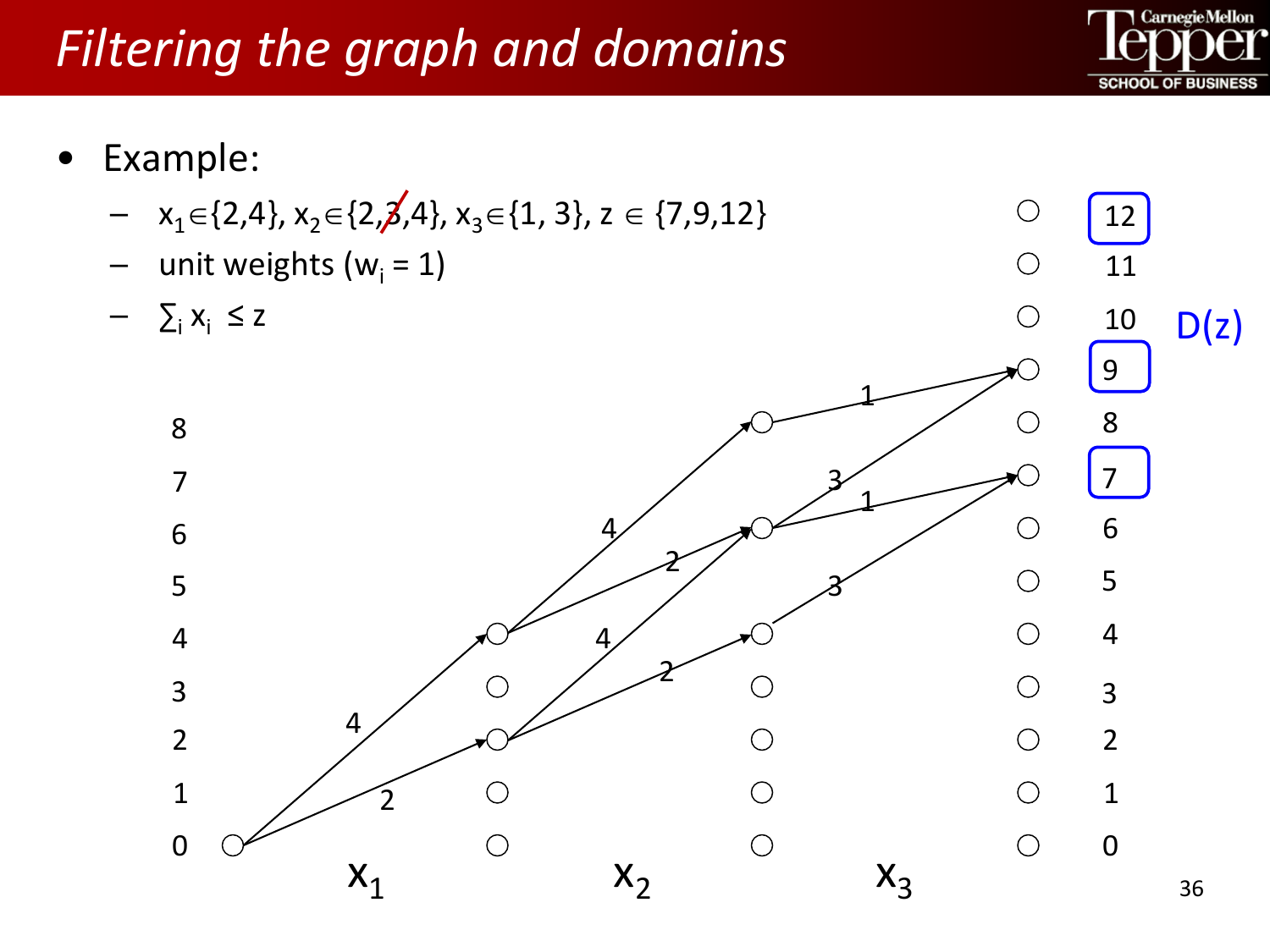# *Time complexity*



- Filtering the graph takes linear time
	- one forward and one backward pass suffices to establish domain consistency
	- but size of graph depends on domain size: pseudopolynomial time
	- no need to re-compute from scratch each time; we can maintain the graph incrementally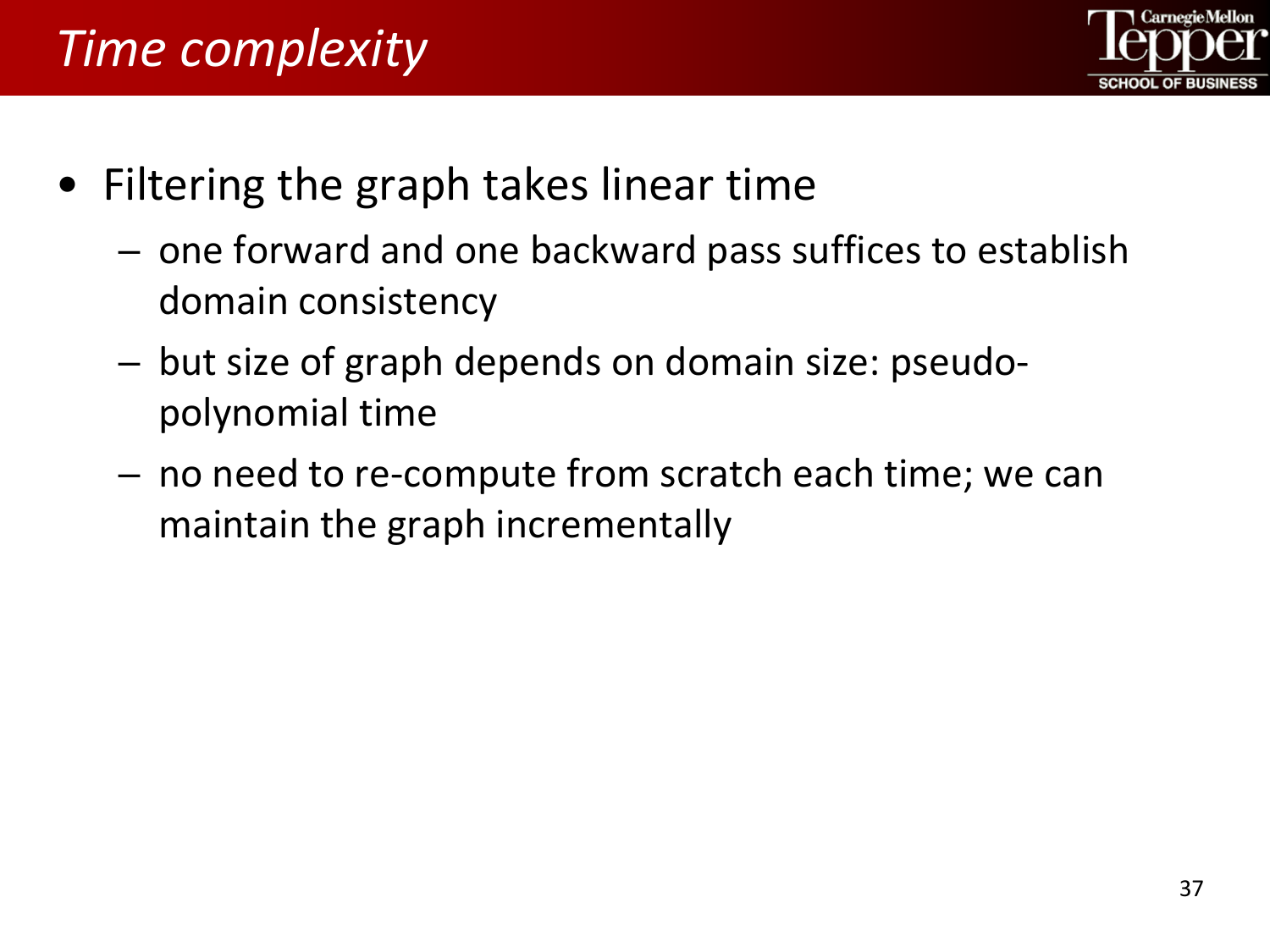

#### Propagation algorithm for *regular*

N. Beldiceanu, M. Carlsson, T. Petit. Deriving Filtering Algorithms from Constraint Checkers. In *Proceedings of CP*, pp. 107-122, 2004

G. Pesant. A Regular Language Membership Constraint for Finite Sequences of Variables. In *Proceedings of CP*, pp. 482-495, 2004.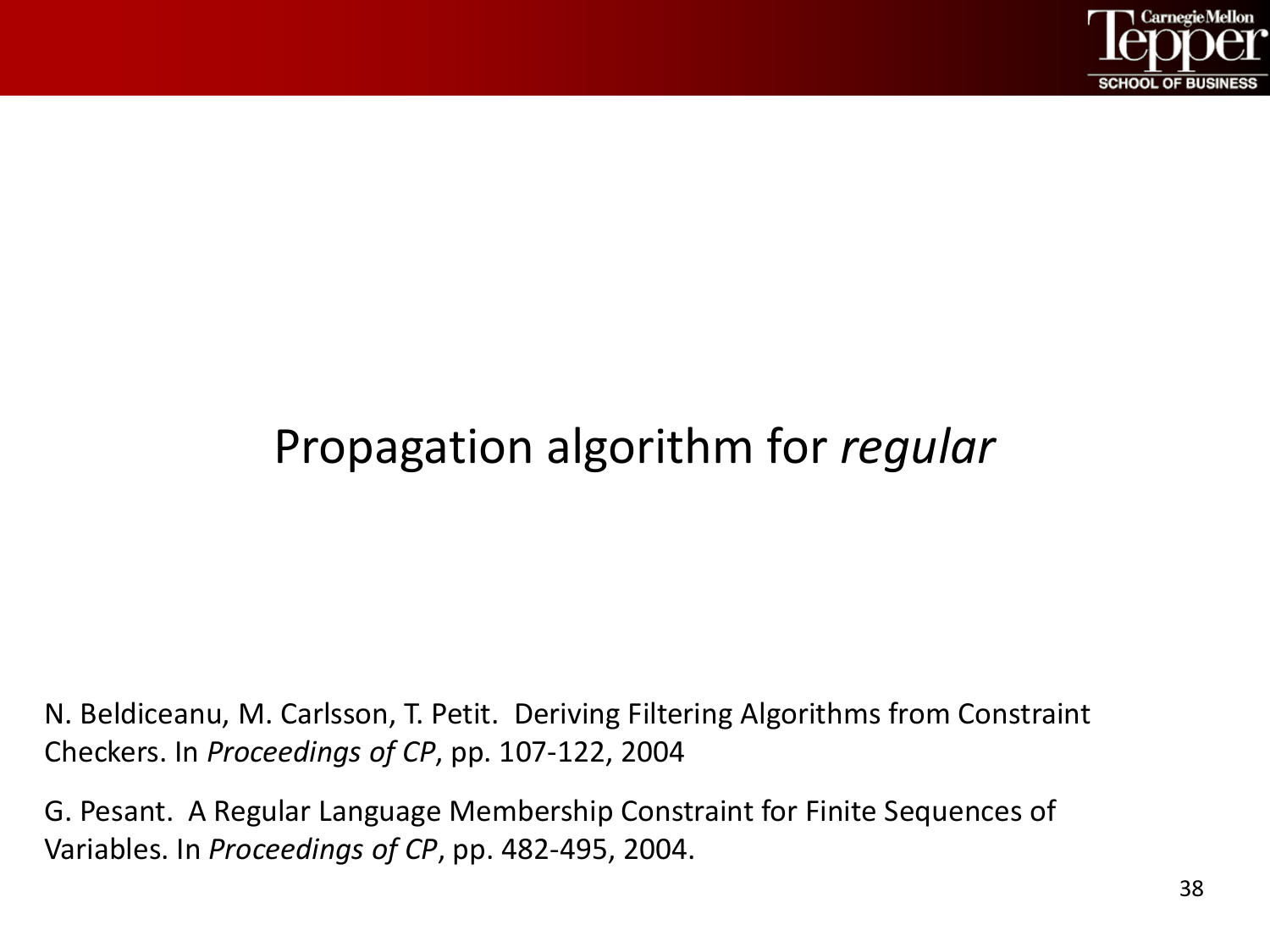A regular language can be represented by a deterministic finite automaton (DFA):

automaton accepts string  $\Leftrightarrow$  string belongs to regular language

Example:

start state:  $q_0$ , end states:  $q_3$  and  $q_4$ each transition between states has a label

e.g. strings 'aabbaa' and 'ccc' accepted string 'caabbac' not accepted

Given a DFA, the constraint regular( $x_1, x_2,...,x_n$ , DFA) imposes that the 'string'  $x_1x_2\cdots x_n$  is accepted by DFA (actually; NFA is also fine)



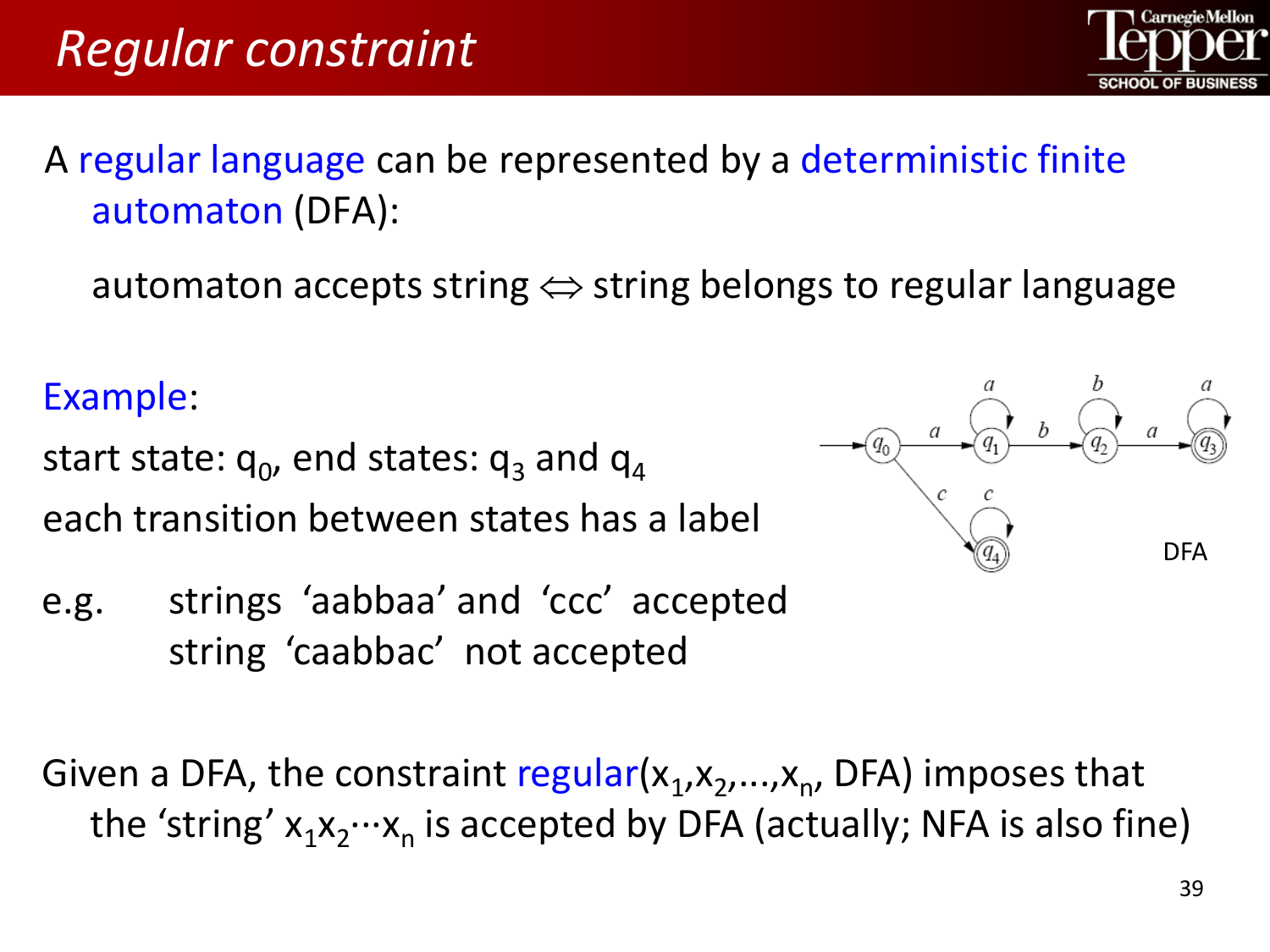# *Regular constraint - application*

#### Nurse rostering problem

- each nurse works at most one shift a day
- each shift contains 8 consecutive hours
	- day shift: 8am-4pm
	- evening shift: 4pm-12am
	- night shift: 12am-8am



- after a night shift, nurse needs to take one day rest
- after an evening shift, nurse may not work a day shift

Feasible (7-day) schedule: day - day - evening - night - rest - day - day

- For each nurse, introduce variables  $X = \{x_1, x_2,...,x_7\}$  representing shift on day 1,2,...,7 with domains  $D(x) = {r,d,e,n}$  for all  $x \in X$
- Model the requirements as regular(X, DFA) for each nurse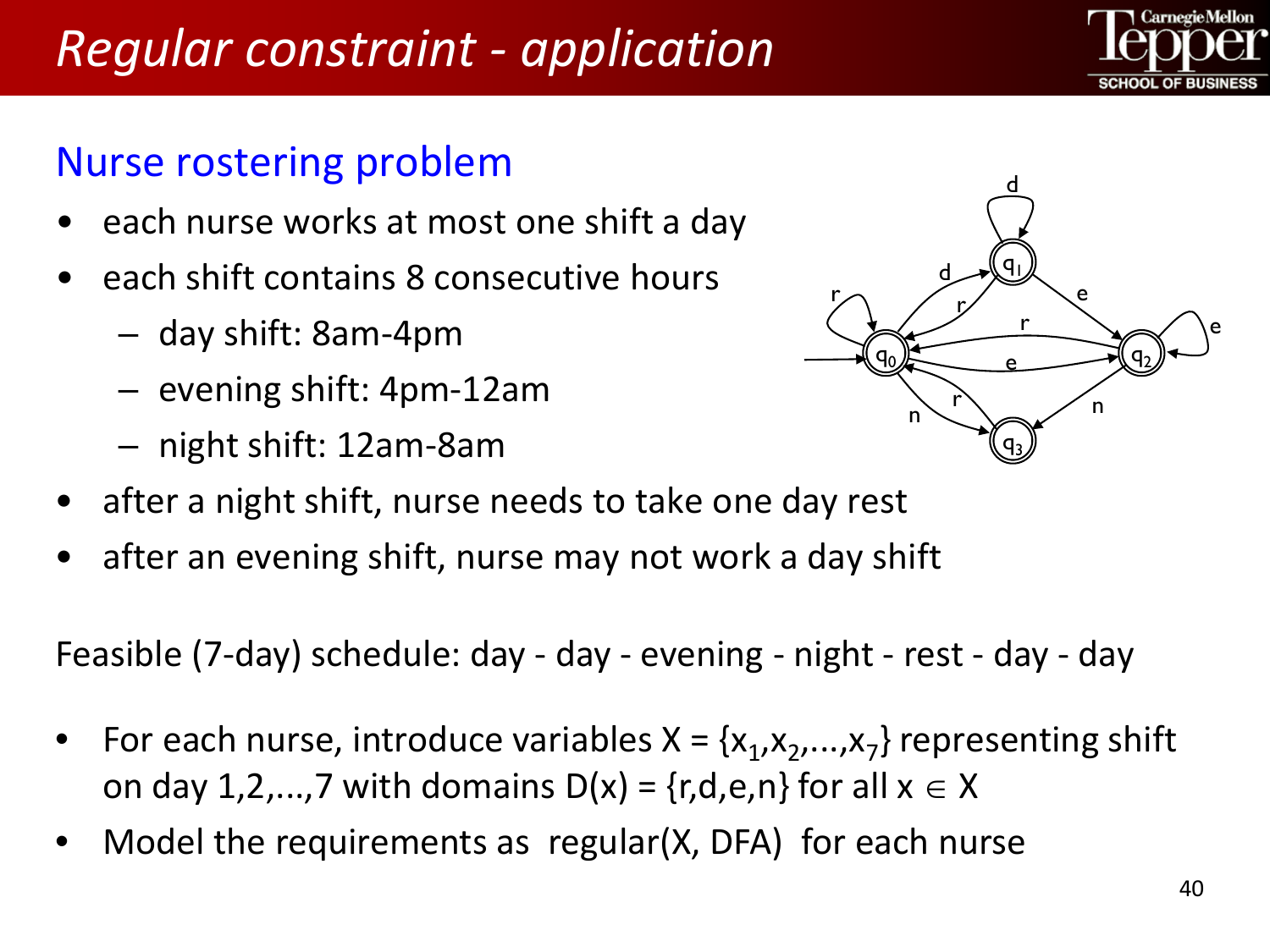#### Theorem:

solution to regular  $\Leftrightarrow$  path from  $q_0$  to 'goal state' in layered graph

#### Example:



 $x_1 \in \{a,b,c\}, x_2 \in \{a,b,c\},$  $x_3 \in \{a,b,c\}, x_4 \in \{a,b,c\}$ *regular*(x<sub>1</sub>,x<sub>2</sub>,x<sub>3</sub>,x<sub>4</sub>,DFA)



Domain consistency: remove all arcs whose label is not supported by domain value and vice versa (linear time in size of graph)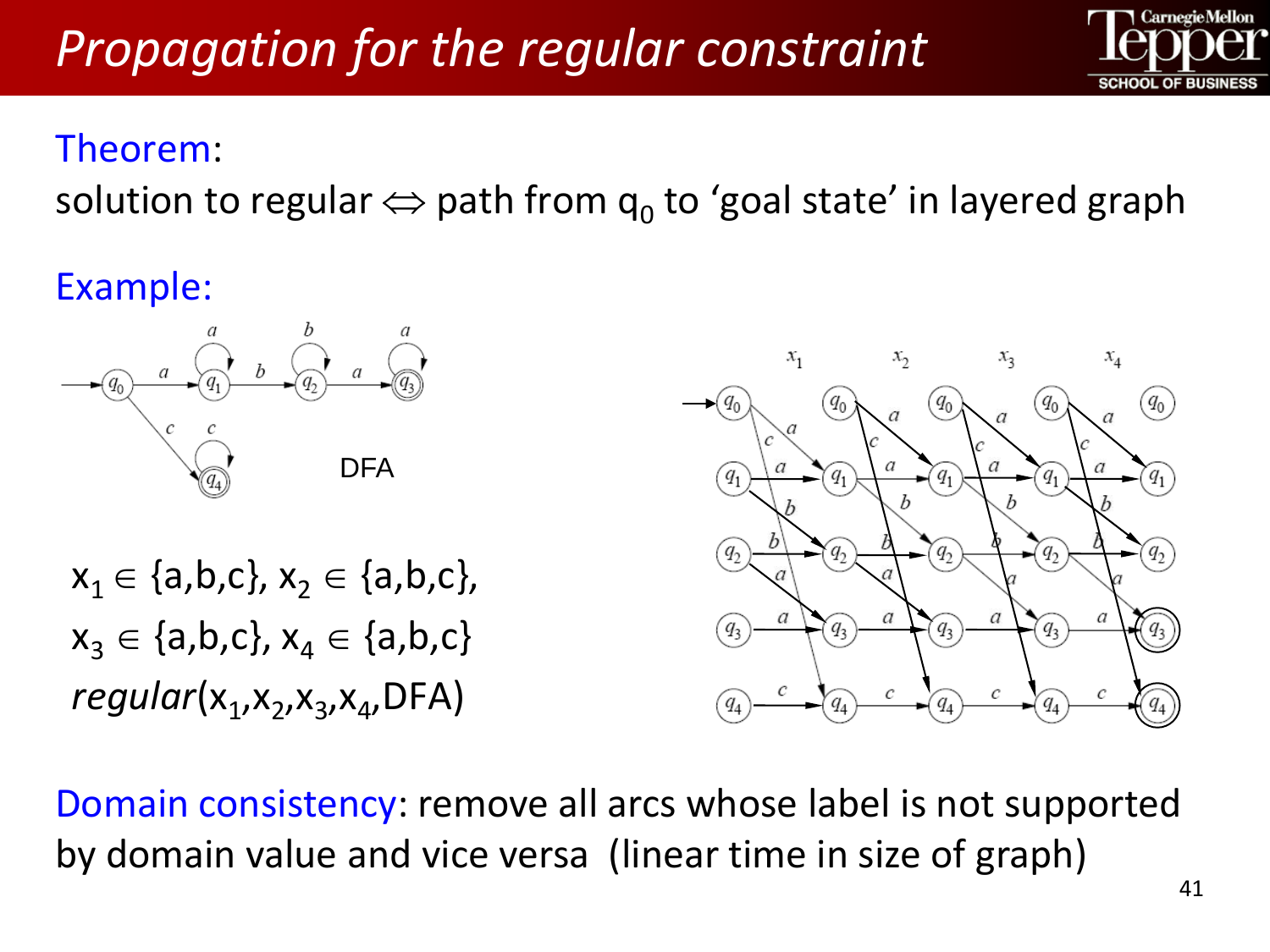#### Theorem:

solution to regular  $\Leftrightarrow$  path from  $q_0$  to 'goal state' in layered graph

#### Example:



Domain consistency: remove all arcs whose label is not supported by domain value and vice versa (linear time in size of graph)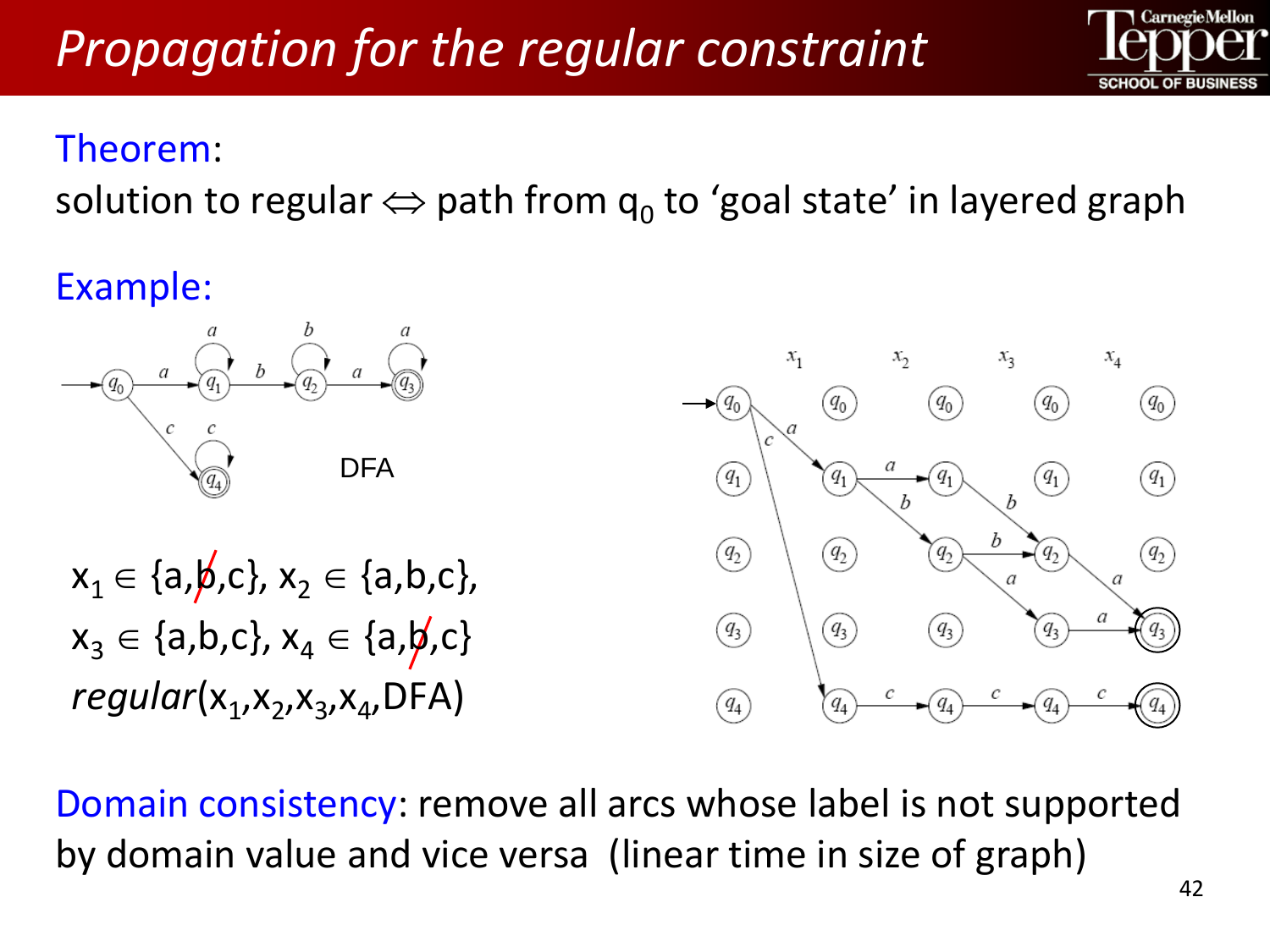- We can 'decompose' *regular* into separate transitions:
	- 1. create a 'table' representing all possible transitions (edges)

T: { 
$$
(q_0, a, q_1)
$$
,  $(q_2, a, q_3)$ ,  
\n $(q_1, a, q_1)$ ,  $(q_3, a, q_3)$ ,  
\n $(q_1, b, q_2)$ ,  $(q_0, c, q_4)$ ,  
\n $(q_2, b, q_2)$ ,  $(q_4, c, q_4)$  }



- 2. define 'state' variables  $Q_0$ ,  $Q_1$ ,  $Q_2$ ,  $Q_3$ ,  $Q_4$ , with  $Q_0 \in \{q_0\}$ ,  $Q_1$ ,  $Q_2$ ,  $Q_3 \in \{q_0, q_1, q_2, q_3, q_4\}$ ,  $Q_4 \in \{q_3, q_4\}$
- 3. define transition constraint  $T(Q_i, x_{i+1}, Q_{i+1})$  for i=0,1,2,3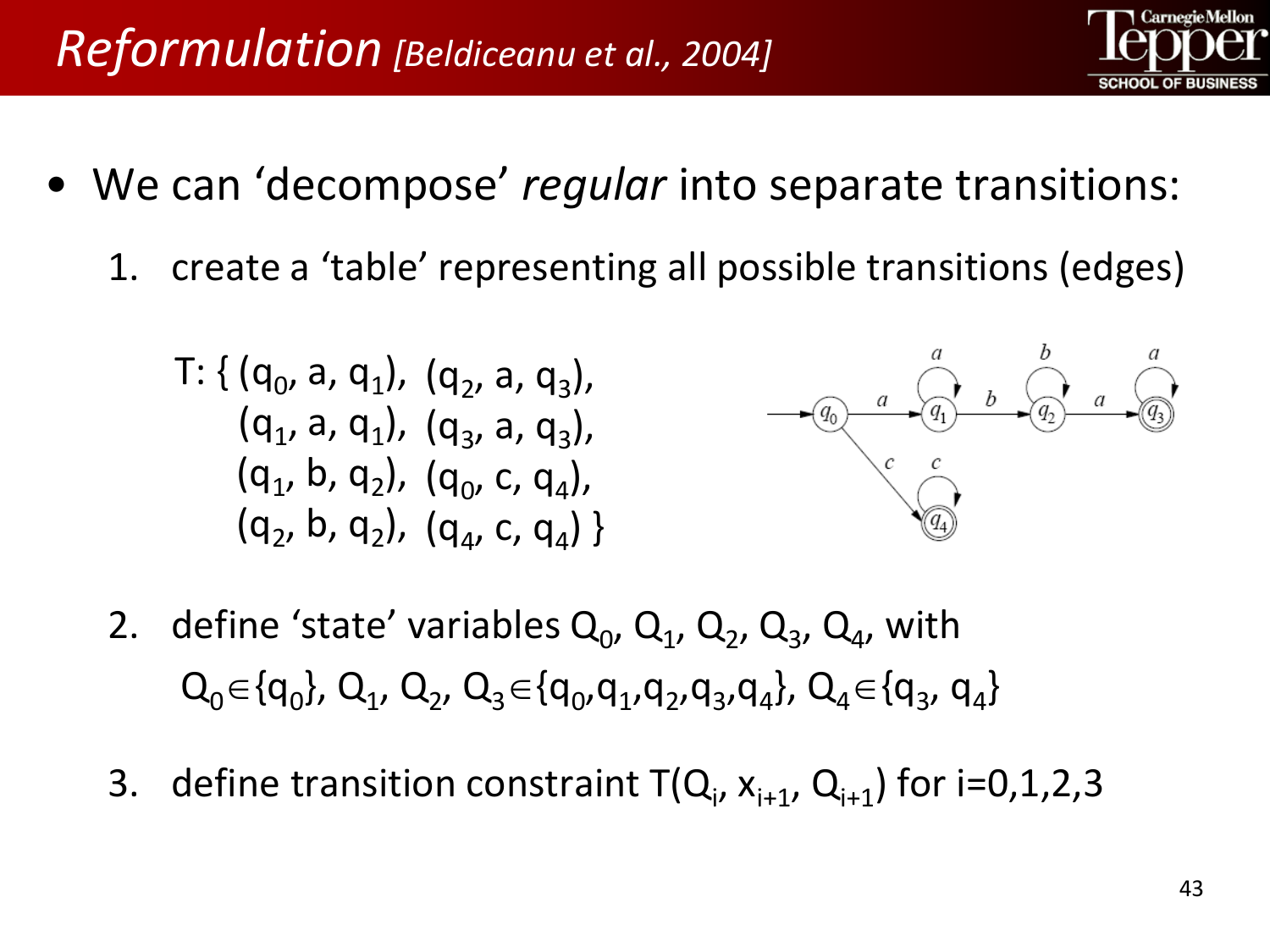

- **Theorem** [Beldiceanu et al. 2004, 2005]:
	- establishing domain consistency on the reformulation is equivalent to establishing domain consistency on regular
	- the reformulation can be made domain consistent in  $O(n|T|)$  time (here  $|T|$  is number of transitions), which is the same as regular

*Proof:* dual constraint graph is acyclic



The reformulation is easier to implement, and can be more efficient than Pesant's algorithm in practice [Quimper&Walsh, 2006]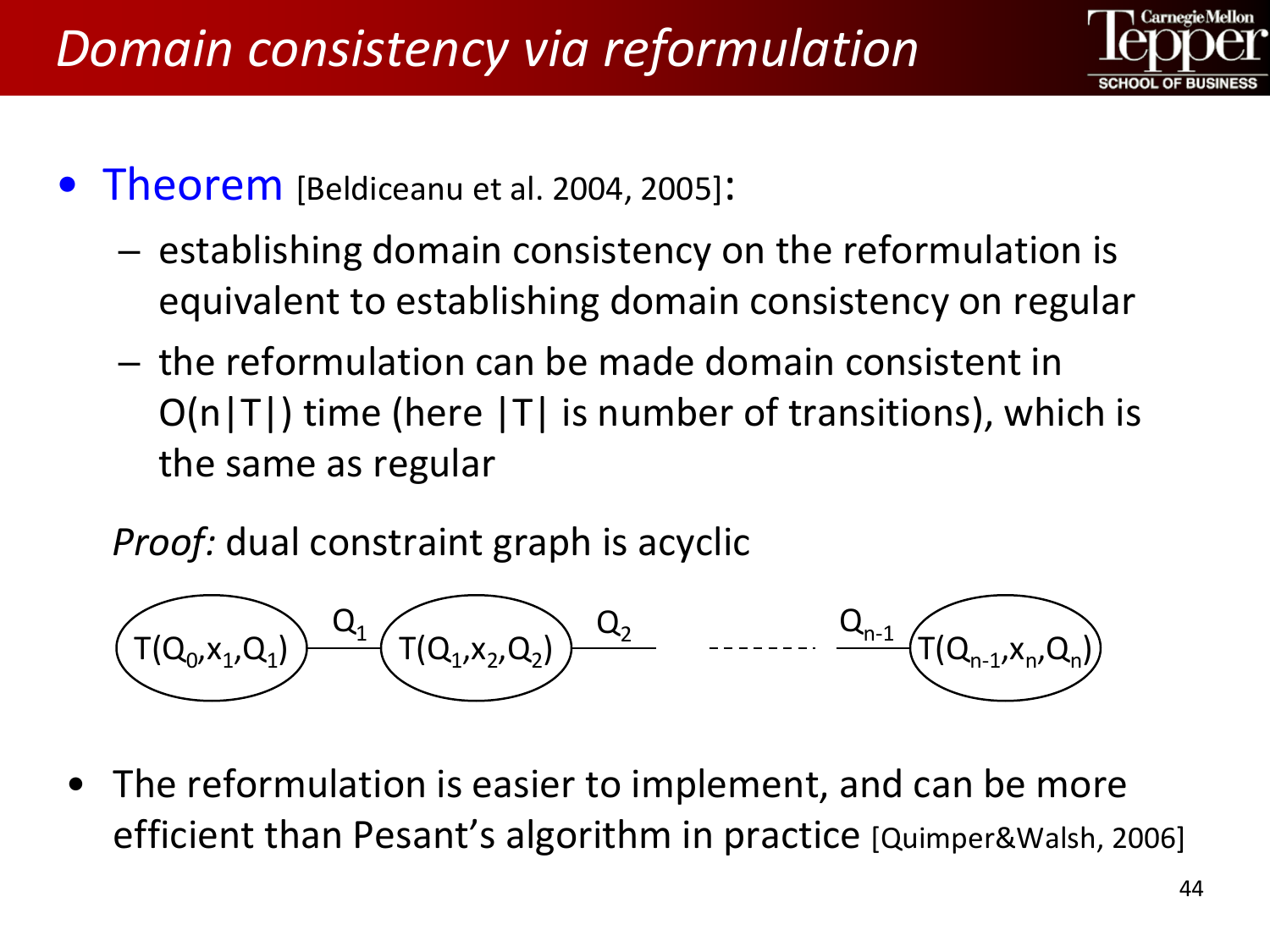

- Not all 364 constraints in the catalog are equally useful
	- Most solvers only support a handful of constraints: alldifferent, cardinality, table constraints, constraints for scheduling
	- Unsupported global constraints are simply reformulated or decomposed
- Challenge seems not to be in creating new constraints, but into handling/utilizing existing constraints better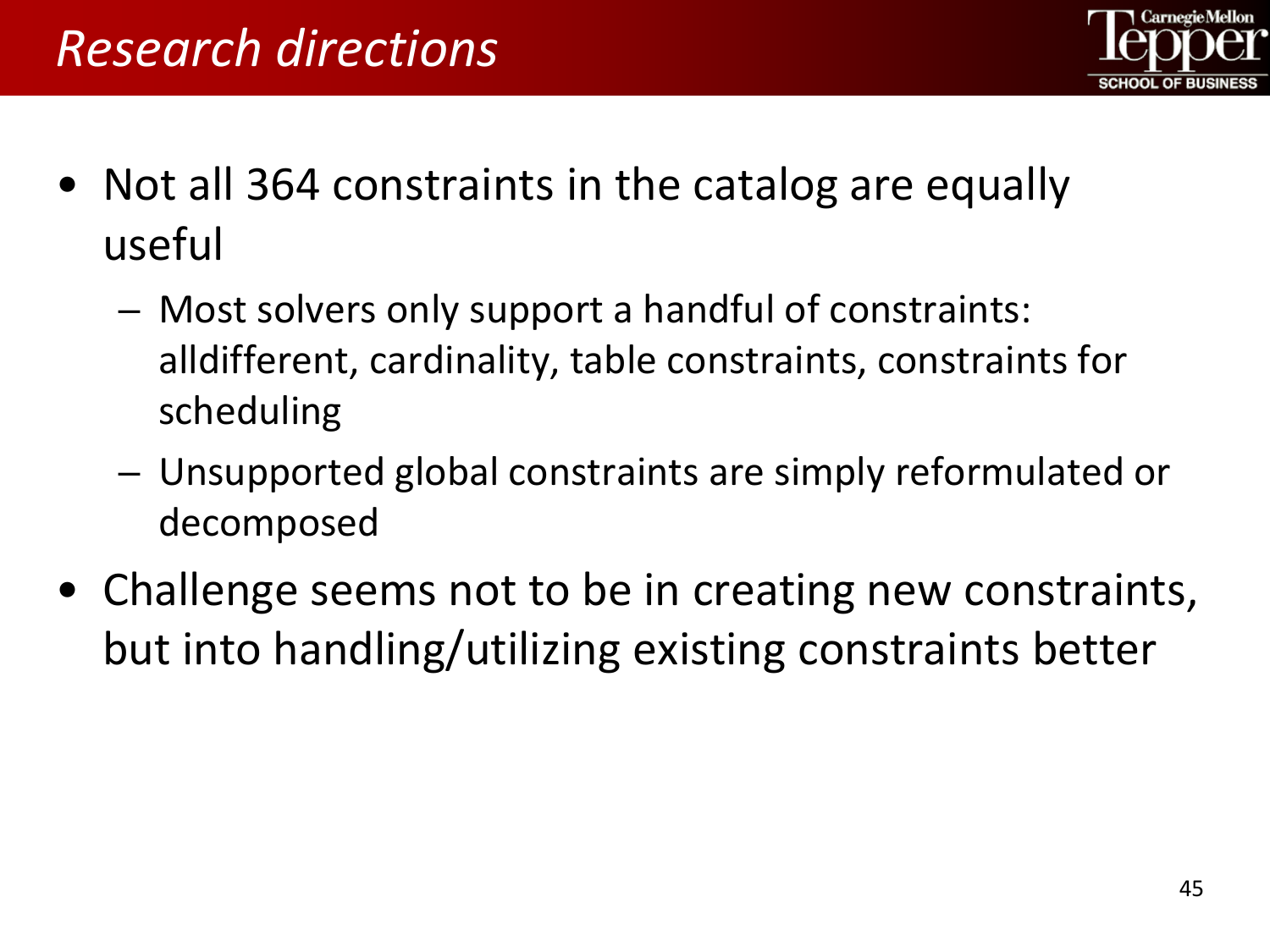

- By design, pure CP solvers are based on feasibility reasoning
	- relatively weak support for optimization (compared to e.g., MIP)
- Adapt global constraints for optimization
- Utilize known relaxations (linear programming, Lagrangian relaxations, …)
	- progress over last 10~15 years
	- this will be covered in other lectures (incl. Hybrid Methods on Thursday)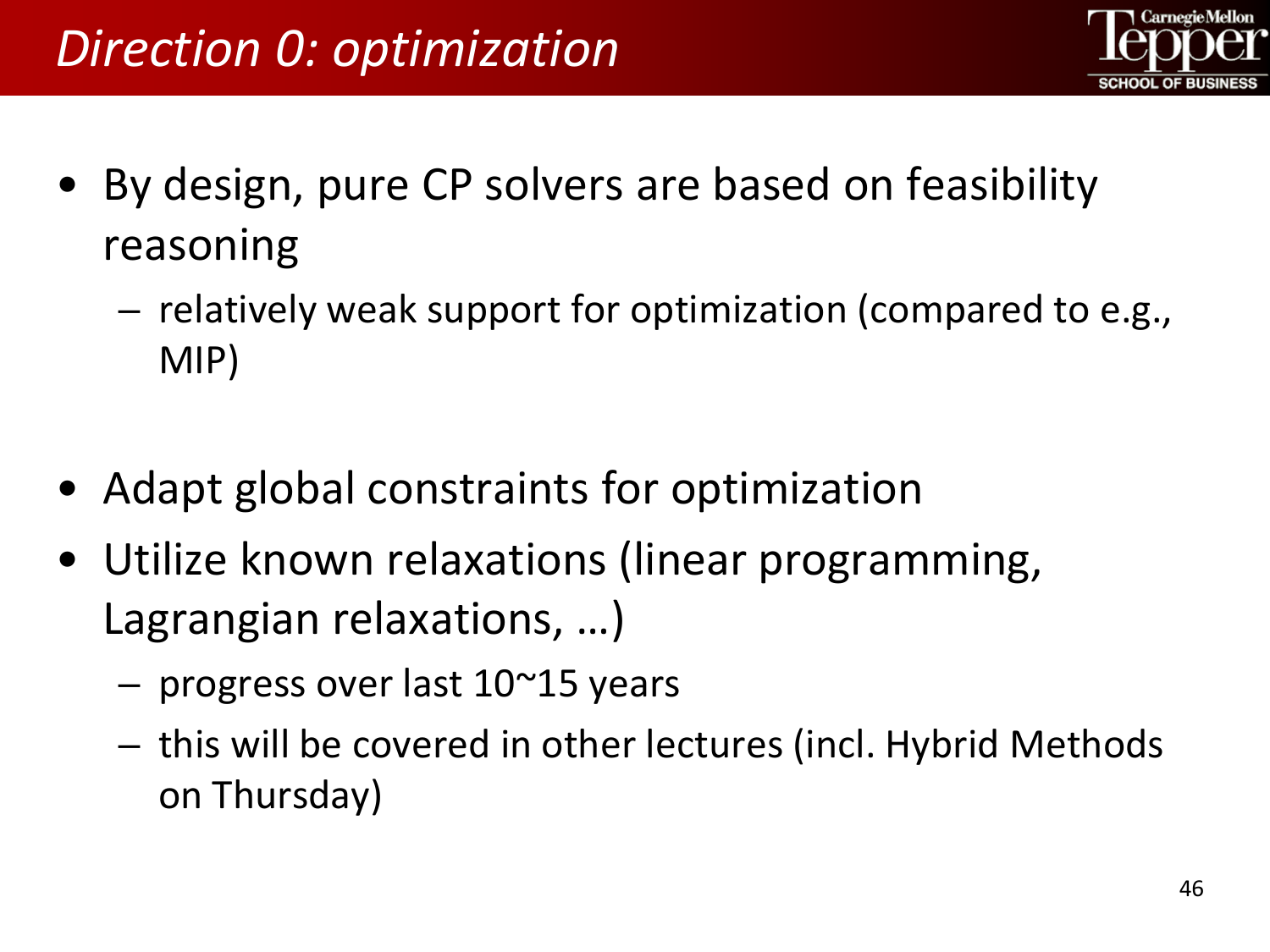

- Automate the process of identifying the 'right' global constraint to apply
	- ModelSeeker does this by learning constraints from example solutions [Beldiceanu&Simonis, 2012]
	- IBM ILOG CPO does this by grouping together specific constraints
- Learn no-goods during search
	- Record the implications from the propagation process
	- Explain search failure by identifying a minimal conflict set to be added as 'no-good' (e.g., Lazy Clause Generation)
	- Need to derive explanations from global constraints [Rochart et al., 2003-2005], [Downing et al., 2012]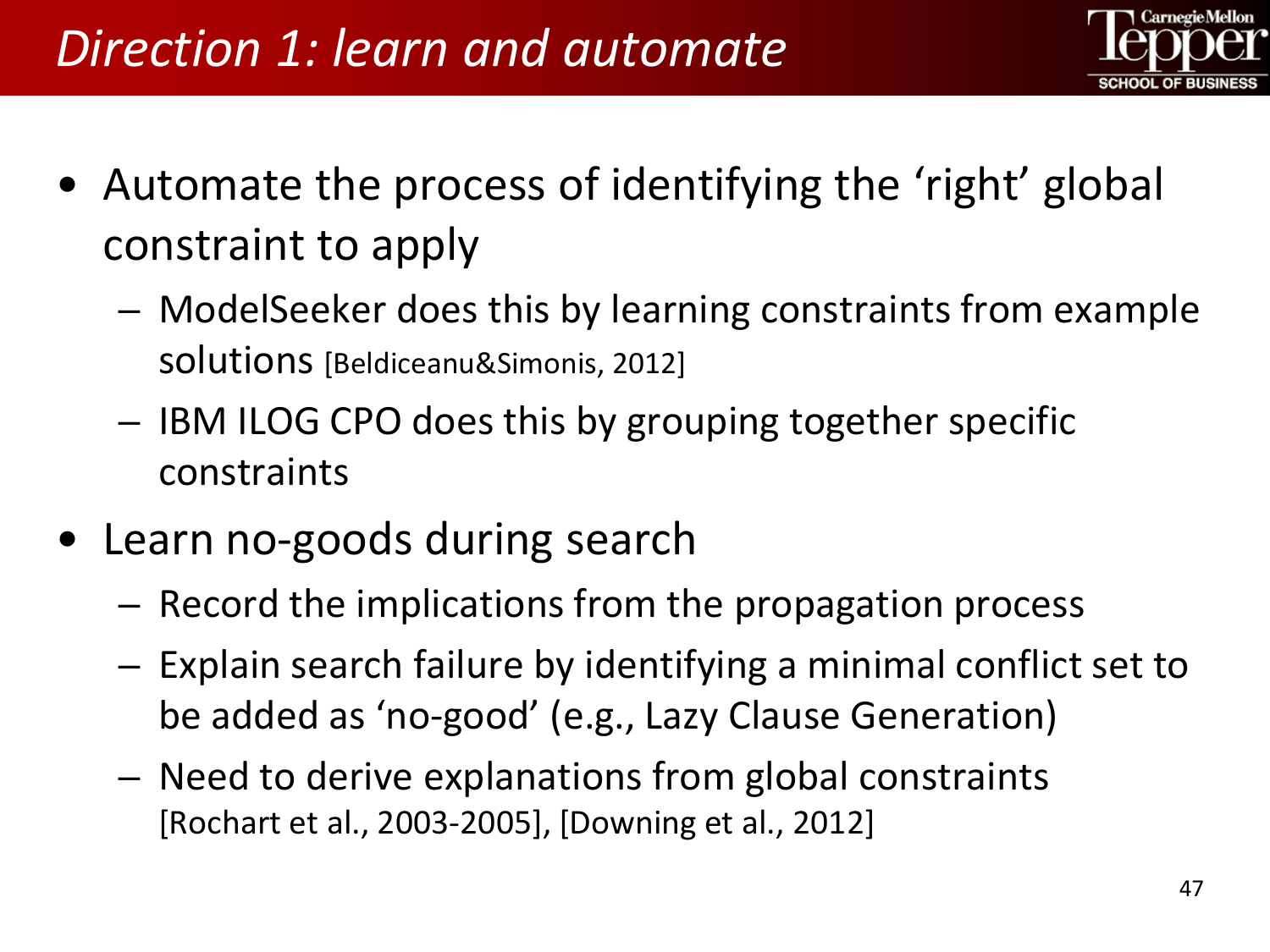

- Use global constraints to dynamically define a good variable and value selection heuristic
	- Counting-based search: for each variable/value pair, count the number of solutions in which it appears [Pesant, Zanarini, et al., 2007-2013]
	- Two strategies: highest solution density first, or lowest solution density first
- Global constraints can also be used to guide local search methods
	- automatic definition of neighborhood or penalty function [Galinier & Hao, 2000, 2005], [Nareyek, 2001], [Michel & Van Hentenryck, 2002, 2005]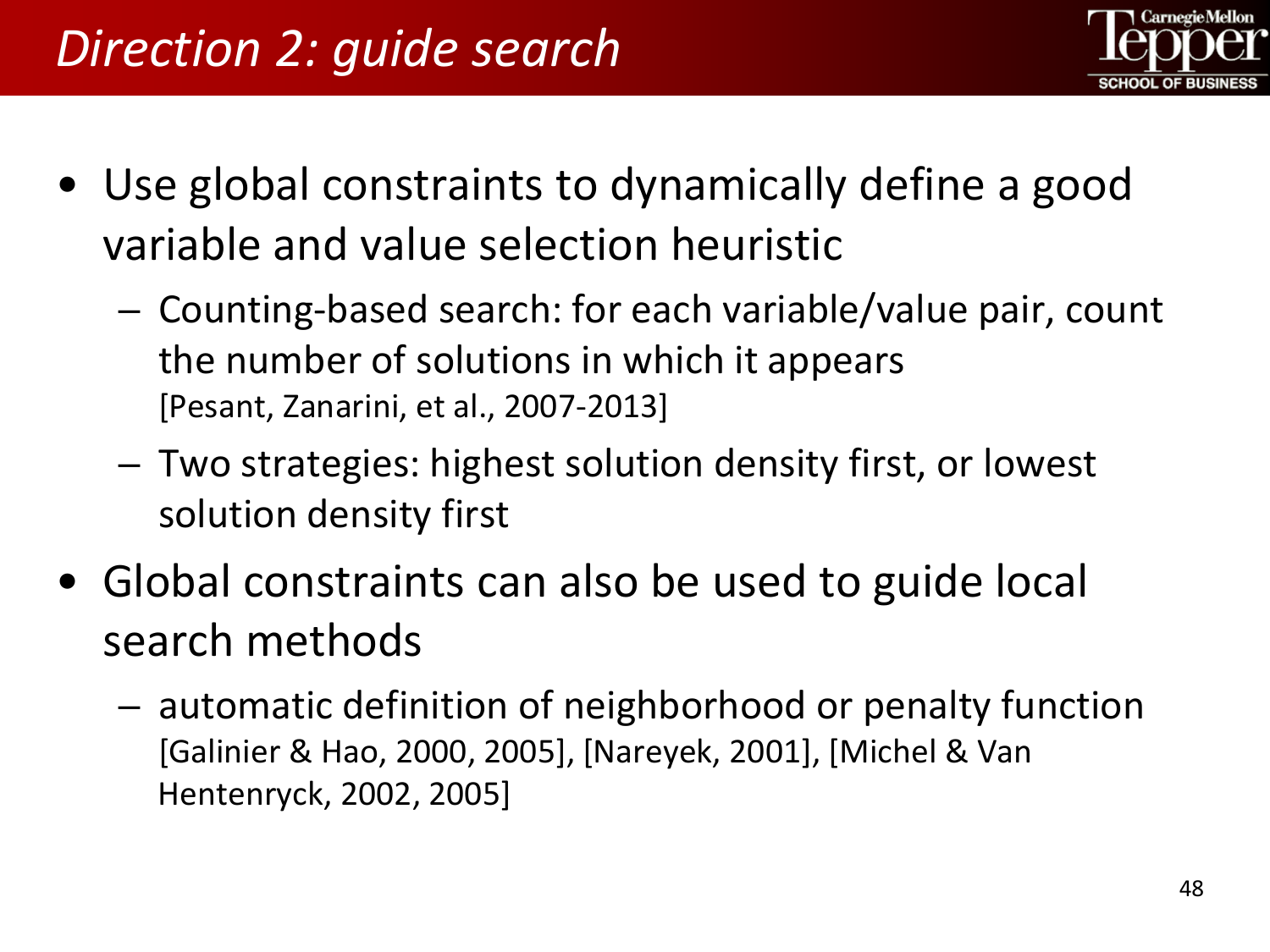

- Current CP solvers are centered around *domain* propagation
	- In effect, very limited information is communicated between (global) constraints
- One approach is to study pairs (or more) of constraints
- Another approach is to propagate more structured information
	- precedence constraints in scheduling applications
	- constraints over structured domains such as set variables
	- for general CP: propagate *approximate decision diagrams*  [Andersen et al., 2007], [Hadzic et al., 2007-2009], [Hoda et al., 2010], …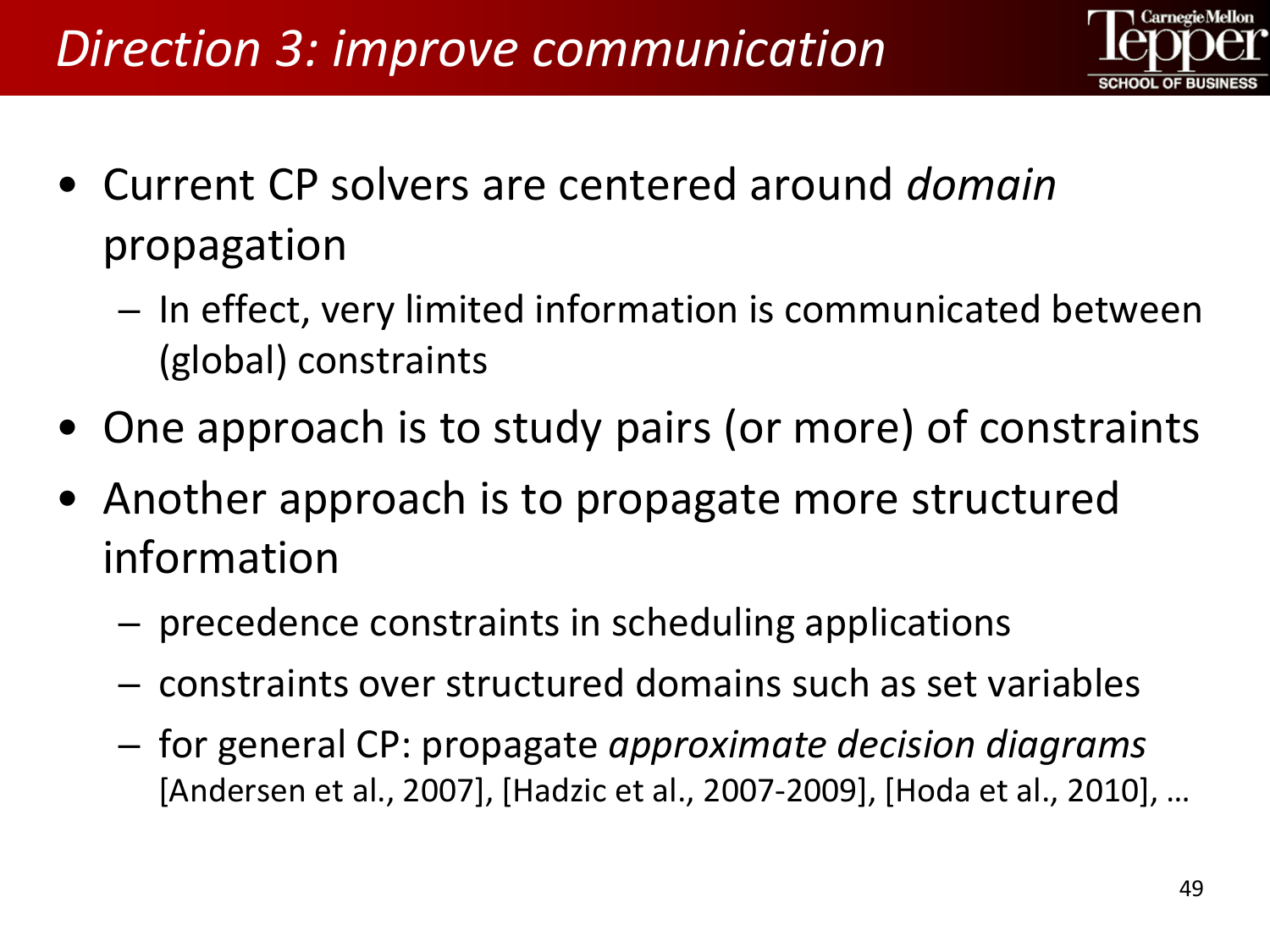

- *Summary*
- Global constraints provide convenient building blocks for modeling and solving practical applications of optimization
- Constraint propagation is usually divided in two parts
	- consistency check
	- domain filtering

(in some cases, domain consistency can be established in polynomial time)

- Global constraints embed efficient algorithms
	- some are adapted from known techniques: matchings, networks, dynamic programming, …
	- others are new, dedicated, algorithms